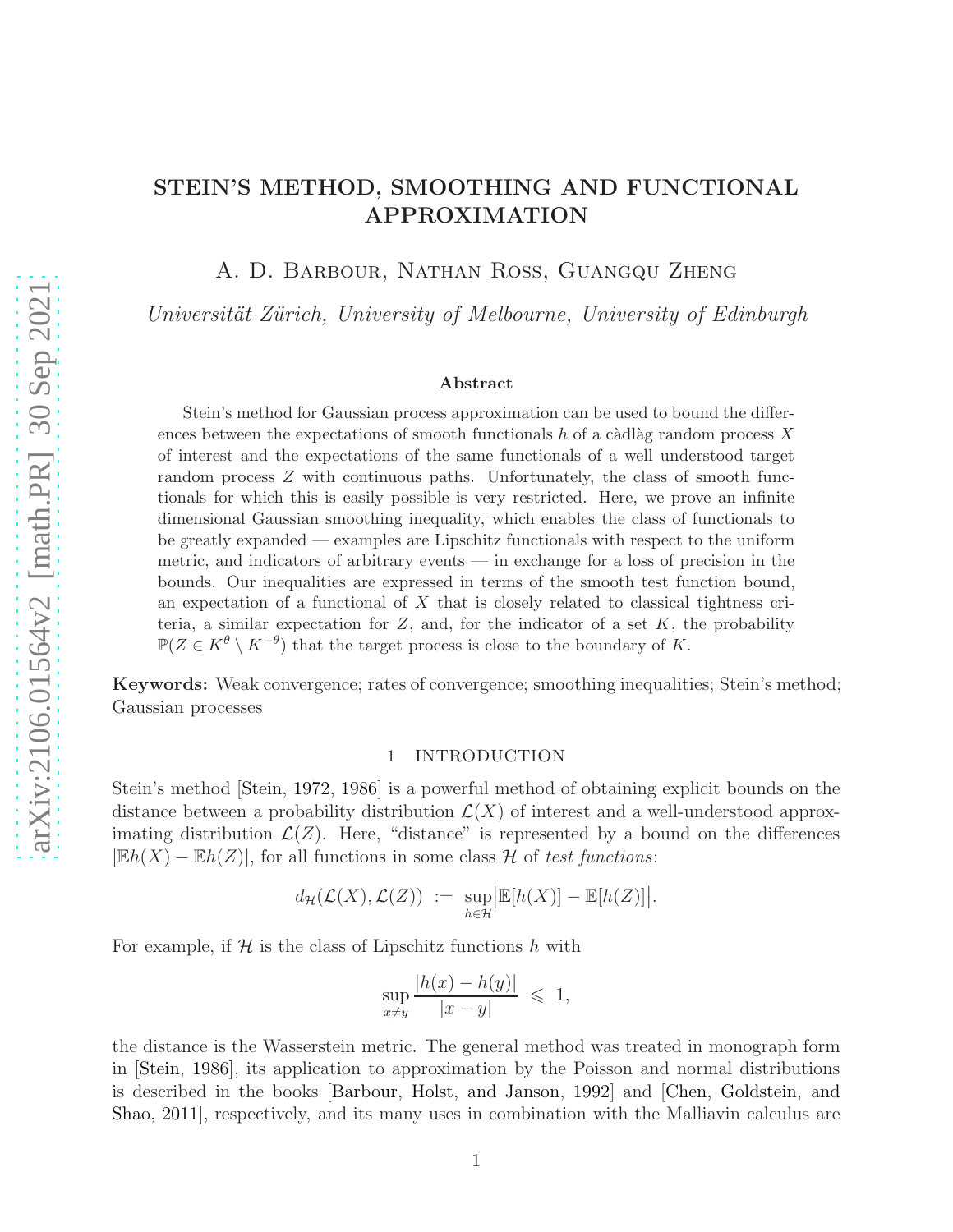presented in the monograph [\[Nourdin and Peccati](#page-20-2), [2012](#page-20-2)]. Stein's method is not restricted to approximating the distributions of random variables, but can be used for multivariate distri-butions, as introduced in [\[Barbour,](#page-19-2) [1988\]](#page-19-2) for the Poisson and [Götze, [1991\]](#page-20-3) for the normal, as well [as for entire processes, as developed by](#page-19-3) [\[Barbour](#page-19-2)[,](#page-19-3) [1988](#page-19-2)] and [Arratia, Goldstein, and Gordon, [1989](#page-19-3)] for Poisson processes and [\[Barbour](#page-19-4), [1990\]](#page-19-4) for Brownian motion.

A feature of Stein's method is that, in applications, there is often a class of functions  $\mathcal{H}$ that is particularly well adapted for use with the method, resulting in a distance that is easily bounded. For normal approximation in one dimension, the family of bounded Lipschitz functions is typically amenable, leading to approximation with respect to a bounded Wasserstein distance. This distance is very natural in the context of weak convergence, but is not well suited for approximating tail probabilities, where the appropriate test functions are indicators of half lines, and hence are not Lipschitz. Nonetheless, by approximating the indicator functions above and below by Lipschitz functions with steep gradient, a bounded Wasserstein distance of  $\varepsilon$  easily implies an approximation bound of order  $O(\varepsilon^{1/2})$  for the probability of a half line. Thus smoothing the indicator function, and then using the error bound for smooth functions, immediately results in bounds for the probabilities of half lines, albeit at the cost of an inferior rate of approximation. If better rates of approximation are required for tail probabilities, then (much) more work usually has to be done.

For process approximation by Brownian motion, there are classes of functions  $M_c^0$ ,  $c > 0$ , used in [\[Barbour](#page-19-4), [1990\]](#page-19-4) and [\[Kasprzak](#page-20-4), [2020a](#page-20-4)[,b](#page-20-5)], and given in [\(1.2\)](#page-2-0) and [\(1.3\)](#page-2-1) below, that are particularly well adapted for use with Stein's method. However, the classes are not rich enough to directly imply bounds for the distributions of functionals, such as the supremum, that have immediate practical application. This limits the usefulness of the results obtained. As an example, it would be advantageous to know that, if X belonged to the space  $\mathbb D$  of càdlàg processes indexed by  $[0, T]$  equipped with the Skorokhod topology, and if

$$
\kappa_c^Z(X) := \sup_{h \in M_c^0 : \|h\|_{M^0} \leq 1} |\mathbb{E}h(X) - \mathbb{E}h(Z)|
$$

were small, then differences of the form

$$
\Delta_Z(X, K) := |\mathbb{P}(X \in K) - \mathbb{P}(Z \in K)|, \qquad (1.1)
$$

for K with  $\mathbb{P}(Z \in \partial K) = 0$ , would also be small. Then, at least, if  $(X_n)_{n \geq 1}$  were a sequence of processes in  $\mathbb D$  for which  $\kappa_c^Z(X_n)$  converged to zero, this would imply that  $X_n$  converged weakly to Z, something that is shown only under some additional, mild assumptions in [\[Barbour,](#page-19-4) [1990](#page-19-4)] and [\[Kasprzak](#page-20-4), [2020a](#page-20-4)[,b\]](#page-20-5).

The aim of this note is to show how to use smoothing to obtain error bounds for the distribution of rather general functionals of  $X$ , provided that a bound for functions in the class  $M_c^0$  is available. In addition to the value of  $\kappa_c^Z(X)$ , the bounds involve some quantities that can be deduced from the properties of the limiting process Z, which, for  $\Delta_Z(X, K)$ , also involve the set  $K$ . In addition, they require an estimate of the uniform difference between X and a smoothed version  $X_{\varepsilon}$  of X, which, in asymptotic settings, can be thought of as a *quantitative* version of tightness.

There is a quite separate approach, used in [\[Coutin and Decreusefond](#page-20-6), [2013\]](#page-20-6) and [Besançon, Decreusefond, and Moyal, 2020, in which the problem is addressed on an abstract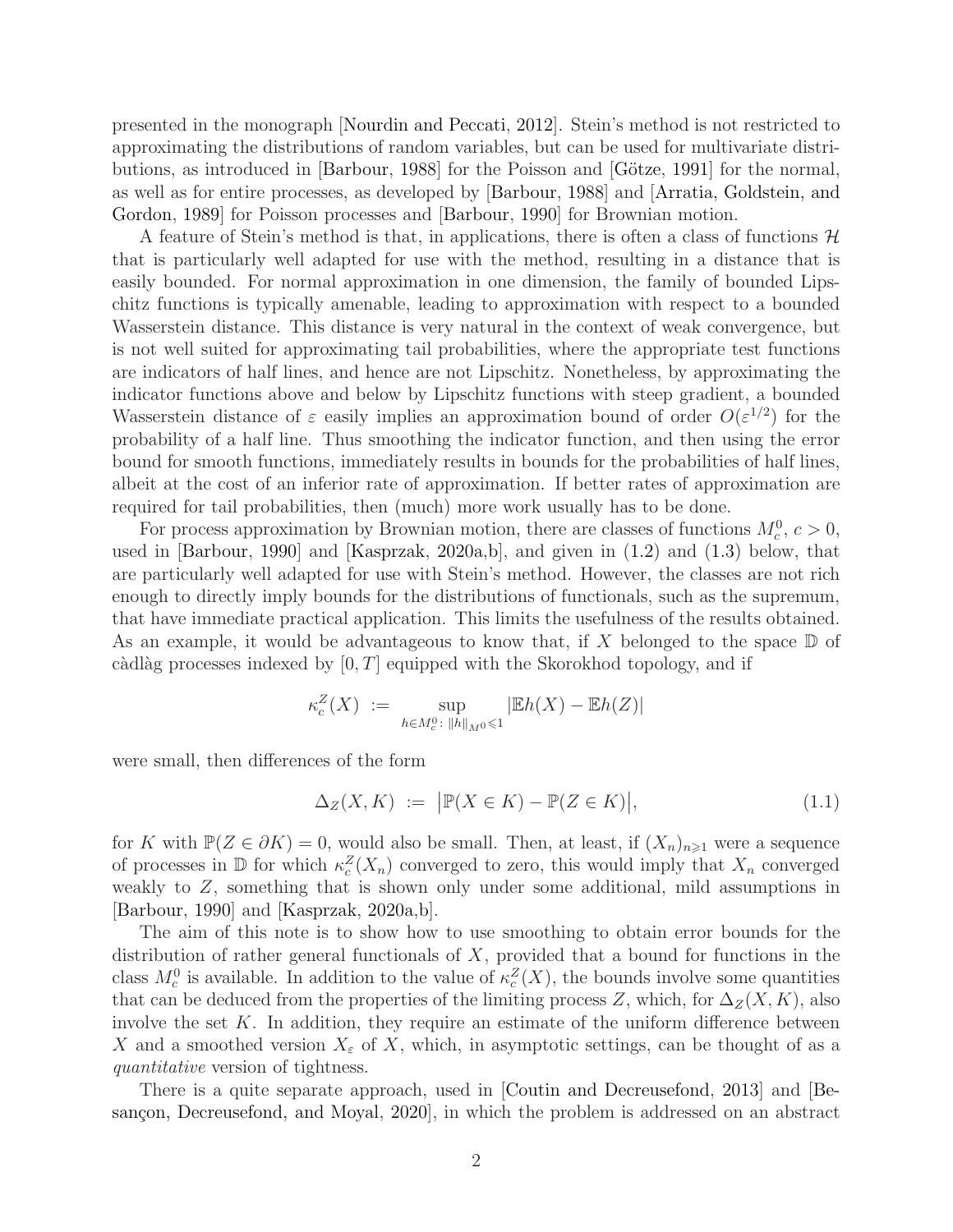Gaussian space. Once again, there are analogous problems in translating the results into practical consequences, because the class of admissible test functions is rather restrictive. However, in [\[Coutin and Decreusefond,](#page-20-7) [2020](#page-20-7)], a new technical smoothness bound is established, which is applicable when the limiting process Z is Brownian motion. This in turn enables a rate of approximation to be derived for the class of Lipschitz functionals, using their approach to Stein's method, when approximating the partial sums of independent and identically distributed random variables. Their bounds, in this limited context, are better than ours, as discussed below Example [1.7;](#page-7-0) both are rather worse than those obtained using strong approximation [Komlós, Major and Tusnády, [1975](#page-20-8), [1976\]](#page-20-9). As the highlight of this article, our bounds are applicable to functionals that need not be Lipschitz, the limiting process can be quite general, and the process to be approximated may have an arbitrary dependence structure.

# 1.1 Test functions

In order to state the main result, we need some further definitions. Let  $\mathbb{D} := \mathbb{D}([0,T]; \mathbb{R}^d)$  be the set of functions from  $[0, T]$  to  $\mathbb{R}^d$  that are right continuous with left limits. We assume, with little loss of functionality, that  $T \geq 1$  to simplify forthcoming bounds. The space  $\mathbb D$ endowed with the sup norm  $\|\cdot\|$  is a Banach space (though not separable), and we denote the Fréchet derivatives of functions  $h: \mathbb{D} \to \mathbb{R}$  by  $Dh, D^2h, \dots$ .

As in [\[Barbour](#page-19-4), [1990](#page-19-4)] and [\[Kasprzak,](#page-20-4) [2020a](#page-20-4)], let  $M^0$  be the set of functions  $h: \mathbb{D} \to \mathbb{R}$ such that

<span id="page-2-0"></span>
$$
||h||_{M^{0}} := \sup_{w \in \mathbb{D}} |h(w)| + \sup_{w \in \mathbb{D}} ||Dh(w)|| + \sup_{w \in \mathbb{D}} ||D^{2}h(w)|| + \sup_{w,v \in \mathbb{D}} \frac{||D^{2}h(w+v) - D^{2}h(w)||}{||v||} (1.2)
$$

is finite, where we write  $||A|| := \sup_{w:||w||=1} |A[w, \dots, w]|$  for any k-linear form A. Letting  $I_t \in \mathbb{D}([0,T];\mathbb{R})$  be defined by  $I_t(u) := \mathbb{I}[u \geq t]$ , and given  $c > 0$ , we define the subset  $M_c^0$ of  $M^0$  to consist of all functions  $h \in M^0$  such that, for all  $r, s, t \in [0, T]$  and  $x_1, x_2 \in \mathbb{R}^d$ ,

<span id="page-2-1"></span>
$$
\sup_{w \in \mathbb{D}} |D^2 h(w)[x_1 I_r, x_2 (I_s - I_t)]| \leqslant c |x_1| |x_2| |s - t|^{1/2}.
$$
\n(1.3)

For  $\theta > 0$  and a measurable set  $K \subset \mathbb{D}$ , we define

$$
K^{\theta} := \{ w : \text{dist}(w, K) < \theta \} \supseteq K \quad \text{and} \quad K^{-\theta} := \left( (K^{c})^{\theta} \right)^{c} \subseteq K,
$$

where dist $(w, K) := \inf \{ ||w - v|| : v \in K \}.$ 

For  $w \in \mathbb{D}$  with  $||w|| < \infty$ , we can define the *ε*-regularized path  $w_{\varepsilon}$  for  $\varepsilon > 0$  as follows:

<span id="page-2-2"></span>
$$
w_{\varepsilon}(s) := \mathbb{E}[w(s + \varepsilon U)], \qquad (1.4)
$$

where U has the uniform distribution  $U(-1, 1)$  on the interval  $(-1, 1)$ , and we define  $w(t) =$  $w(T)$  for  $t > T$  and  $w(t) = w(0)$  for  $t < 0$ . Then, for  $h: \mathbb{D} \to \mathbb{R}$  that is bounded and measurable with respect to the Skorokhod topology, and for any  $\varepsilon, \delta > 0$ , we define an  $(\varepsilon, \delta)$ -smoothed version of h by

<span id="page-2-3"></span>
$$
h_{\varepsilon,\delta}(w) := \mathbb{E}[h(w_{\varepsilon} + \delta B)], \qquad (1.5)
$$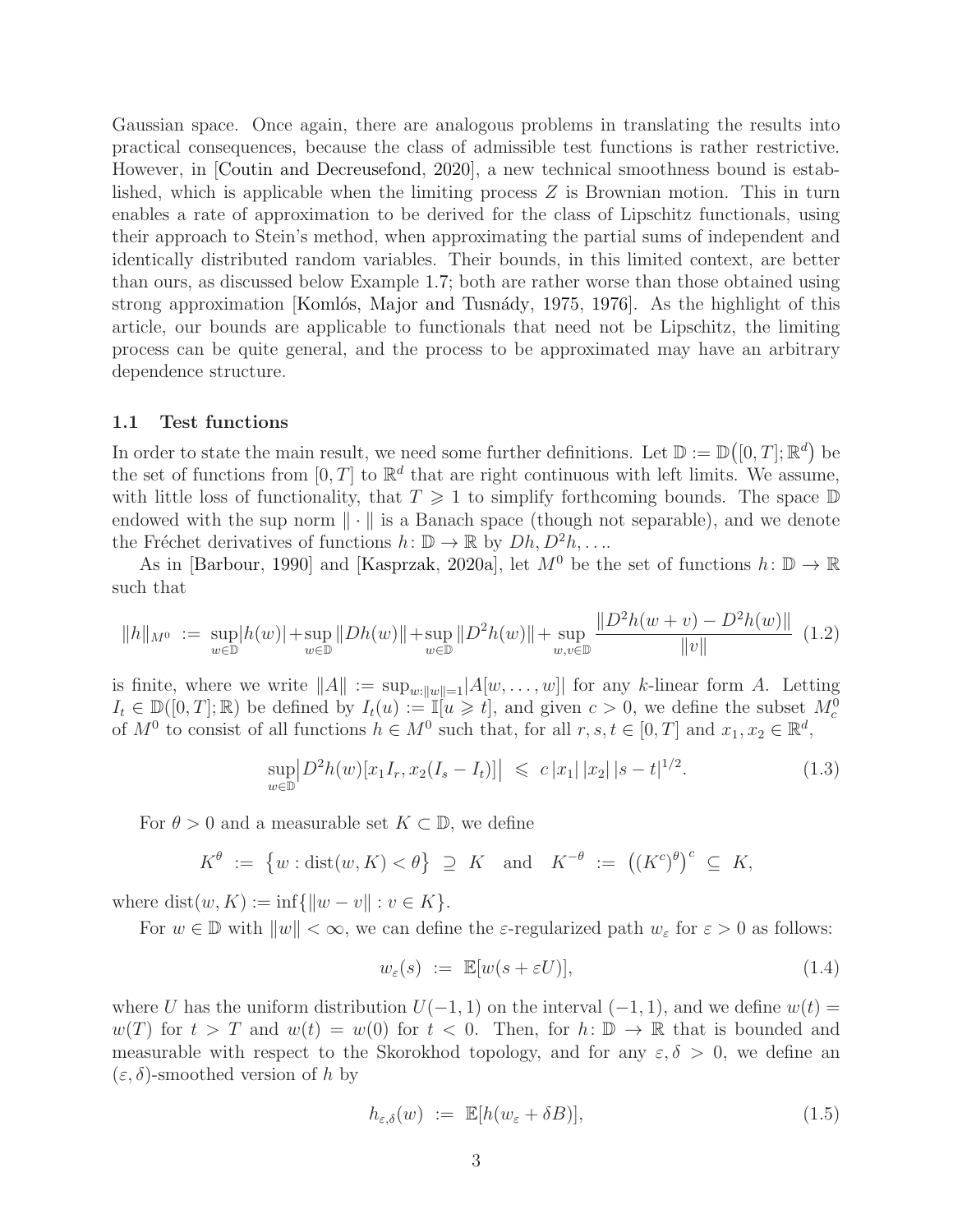where B is a standard d-dimensional Brownian motion on  $[0, T]$ , and  $w_{\varepsilon}$  is defined as in [\(1.4\)](#page-2-2). As is shown in Lemma [1.9](#page-9-0) and Remark [1.10,](#page-9-1) if  $\sup_{y\in\mathbb{D}}|h(y)| \leq 1$ , then  $h_{\varepsilon,\delta} \in M_{\sqrt{\varepsilon}}^0$ T(εδ)−<sup>2</sup> for any positive  $\varepsilon$  and  $\delta$ , and if h is differentiable with  $||Dh|| \leq 1$ , then  $h_{\varepsilon,\delta} \in M_{\pi^{-1/2}\varepsilon^{-2}\delta^{-1}}^0$ .

Our main result is as follows.

<span id="page-3-2"></span>Theorem 1.1. *Let* X, Z *be random elements of* D *such that* Z *has almost surely continuous sample paths. Suppose that there are*  $\kappa_1, \kappa_2 \geq 0$  *such that for any*  $h \in M_c^0$ , we have

<span id="page-3-0"></span>
$$
|\mathbb{E}h(X) - \mathbb{E}h(Z)| \le \kappa_1 \|h\|_{M^0} + c \kappa_2.
$$
 (1.6)

*Then, for any* <sup>K</sup> <sup>⊆</sup> <sup>D</sup> *that is measurable with respect to Skorokhod topology, and for any positive*  $\delta, \varepsilon, \theta, \gamma$ *, we have* 

<span id="page-3-1"></span>
$$
\begin{aligned} \left| \mathbb{P}(X \in K) - \mathbb{P}(Z \in K) \right| \\ &\leq C_{\varepsilon, \delta, T} \kappa_1 + \sqrt{T} (\varepsilon \delta)^{-2} \kappa_2 + \mathbb{P} \left( \|X_{\varepsilon} - X\| \geqslant \theta \right) + \mathbb{P} \left( \|Z_{\varepsilon} - Z\| \geqslant \theta \right) \\ &\quad + 4de^{-\frac{\gamma^2}{2dT\delta^2}} + \mathbb{P}(Z \in K^{2(\theta + \gamma)} \setminus K^{-2(\theta + \gamma)}), \end{aligned} \tag{1.7}
$$

*where*

$$
C_{\varepsilon,\delta,T} := \left[1 + T^{1/2}(\varepsilon \delta)^{-1} + T\sqrt{2}(\varepsilon \delta)^{-2} + T^{3/2}\sqrt{50/\pi}(\varepsilon \delta)^{-3}\right].
$$

*Furthermore, letting*  $d_{\text{LP}}$  *denote the Lévy-Prokhorov metric, we have* 

$$
d_{\text{LP}}(\mathcal{L}(X), \mathcal{L}(Z)) \le \max \left\{ 2(\theta + \gamma), \ C_{\varepsilon, \delta, T} \kappa_1 + \sqrt{T} (\varepsilon \delta)^{-2} \kappa_2 + \mathbb{P} \left( \| X_{\varepsilon} - X \| \ge \theta \right) + \mathbb{P} \left( \| Z_{\varepsilon} - Z \| \ge \theta \right) + 4de^{-\frac{\gamma^2}{2dT \delta^2}} \right\}.
$$

*If*  $h: \mathbb{D} \to \mathbb{R}$  *is bounded and Lipschitz with*  $\sup\{|h(w)| : w \in \mathbb{D}\} \leq 1$  *and*  $||Dh|| \leq 1$ *, then, for any*  $\varepsilon, \delta \in (0, 1)$ *,* 

$$
\left| \mathbb{E} \left[ h(X) - h(Z) \right] \right| \leq \mathbb{E} \| X_{\varepsilon} - X \| + \mathbb{E} \| Z_{\varepsilon} - Z \| + 2T^{1/2} \delta \mathbb{E} \| B_{[0,1]} \| + 6T \varepsilon^{-3} \delta^{-2} \kappa_1 + \pi^{-1/2} \varepsilon^{-2} \delta^{-1} \kappa_2,
$$
\n(1.8)

<span id="page-3-3"></span>*where*  $B_{[0,1]}$  *denotes the standard d-dimensional Brownian motion on*  $[0,1]$ *.* 

# Remark 1.2.

- 1. The quantity  $|Eh(X) Eh(Z)|$  with  $h \in M_c^0$  can frequently be bounded effectively in the form [\(1.6\)](#page-3-0), using Stein's method.
- 2. The bound [\(1.7\)](#page-3-1) fits in well with weak convergence. Suppose that  $(X_n)_{n\geq 1} \subset \mathbb{D}$ , for fixed T, is a sequence of processes for which [\(1.6\)](#page-3-0) holds with  $\kappa_i = \kappa_i^{(n)} \to 0$  as  $n \to \infty$ ,  $i = 1, 2$ , and write  $X_{n,\varepsilon} = (X_n)_{\varepsilon}$ . Then letting  $n \to \infty$  in [\(1.7\)](#page-3-1), it follows that, for all  $\varepsilon, \delta, \gamma, \theta > 0$  and for all measurable  $K \subset \mathbb{D}$ ,

lim sup  $n\rightarrow\infty$  $|\mathbb{P}(X_n \in K) - \mathbb{P}(Z \in K)| \leq \limsup_{n \to \infty}$  $\mathbb{P}(|X_{n,\varepsilon}-X_n| \geq \theta) + \mathbb{P}(|Z_{\varepsilon}-Z| \geq \theta)$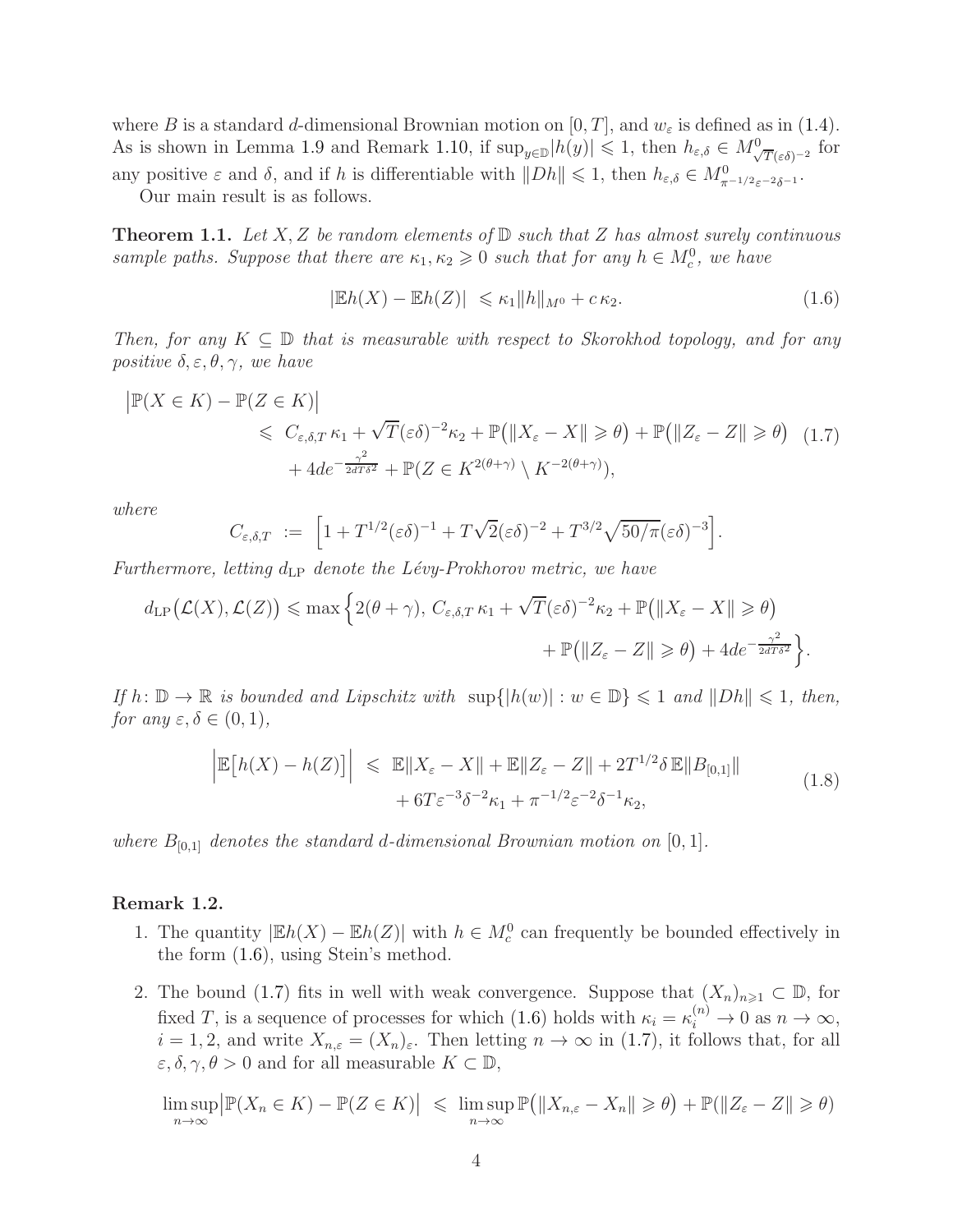$$
+ 4de^{-\frac{\gamma^2}{2dT\delta^2}} + \mathbb{P}(Z \in K^{2(\theta + \gamma)} \setminus K^{-2(\theta + \gamma)}).
$$

Now, since Z has almost surely continuous sample paths,  $||Z_{\varepsilon} - Z|| \to 0$  a.s. as  $\varepsilon \to 0$ . Hence, letting  $\varepsilon$  and  $\delta$  tend to zero for fixed  $\theta$ ,  $\gamma$ , and then letting  $\theta$  and  $\gamma$  tend to zero, it follows that

$$
\limsup_{n \to \infty} \left| \mathbb{P}(X_n \in K) - \mathbb{P}(Z \in K) \right|
$$
  
\$\leqslant \limsup\_{\theta \to 0} \limsup\_{\varepsilon \to 0} \limsup\_{n \to \infty} \mathbb{P}(\|X\_{n,\varepsilon} - X\_n\| \geqslant \theta) + \mathbb{P}(Z \in \partial K).

Thus  $\limsup_{n\to\infty} |\mathbb{P}(X_n \in K) - \mathbb{P}(Z \in K)| = 0$  for all K with  $\mathbb{P}(Z \in \partial K) = 0$ , and hence  $X_n$  converges weakly to  $Z$ , provided that

<span id="page-4-0"></span>
$$
\limsup_{\varepsilon \to 0} \limsup_{n \to \infty} \mathbb{P} \big( \|X_{n,\varepsilon} - X_n\| \geq \theta \big) = 0 \text{ for each } \theta > 0. \tag{1.9}
$$

Thus, with this condition in addition to  $\kappa_i^{(n)} \to 0$ ,  $i = 1, 2$ , it follows that  $X_n$  converges weakly to Z.

Now, by the definition of  $X_{n,\varepsilon}$ ,  $||X_{n,\varepsilon} - X_n|| \leq \omega_{X_n}(\varepsilon)$ , where

$$
\omega_x(\eta) := \sup_{0 \leq s < t \leq T \colon t - s < \eta} |x(t) - x(s)|
$$

denotes the uniform modulus of continuity of x on  $[0, T]$ . It is well known that any sequence  $(X_n, n \in \mathbb{N}) \subset \mathbb{D}$  that converges weakly to a limit with continuous sample paths satisfies the tightness condition

$$
\limsup_{\varepsilon \to 0} \limsup_n \mathbb{P}(\omega_{X_n}(\varepsilon) \geqslant \theta) = 0 \text{ for all } \theta > 0.
$$

Hence, given  $\kappa_i^{(n)} \to 0$ ,  $i = 1, 2$ , the condition [\(1.9\)](#page-4-0) is a necessary and sufficient condition for weak convergence to Z.

The main use for the bound given in Theorem [1.1](#page-3-2) is to obtain explicit bounds on the error in approximating probabilities and expectations of functionals involving the process X by the corresponding values for the process  $Z$ . These follow from  $(1.7)$  and  $(1.8)$  by optimizing the choice of  $\varepsilon, \delta, \gamma, \theta$ . In the case of a sequence of processes indexed by n, rates of convergence can be deduced, as illustrated in Example [1.7](#page-7-0) below. The following lemma provides a useful bound for probabilities of the form  $\mathbb{P}(\Vert Y_{\varepsilon} - Y \Vert \geq \theta)$ . It is a quantitative version of the classical condition of [\[Chentsov,](#page-19-6) [1956\]](#page-19-6).

<span id="page-4-3"></span>**Lemma 1.3.** Suppose that  $Y := (Y^{(1)}, \ldots, Y^{(d)}) \in \mathbb{D}$  is a random process, and that, for *some*  $\beta > 1$  *and*  $\gamma > 0$ *,* 

<span id="page-4-1"></span>
$$
\mathbb{P}[\min\{|Y^{(i)}(s) - Y^{(i)}(u)|, |Y^{(i)}(u) - Y^{(i)}(t)|\} > a] \le K|s - t|^{\beta}/a^{\gamma}, \quad 1 \le i \le d,
$$
 (1.10)

*for all*  $s < u < t$  *such that*  $\frac{1}{2}n^{-1} \leq t - s \leq 1$ *, and that* 

<span id="page-4-2"></span>
$$
n\mathbb{P}\Big[\sup_{(k-1)/n\leq s\leq k/n}|Y^{(i)}(s)-Y^{(i)}(t)|>\eta\Big]\leq \varphi_n(\eta) \text{ for } 1\leq k\leq \lceil nT\rceil, \quad 1\leq i\leq d. \tag{1.11}
$$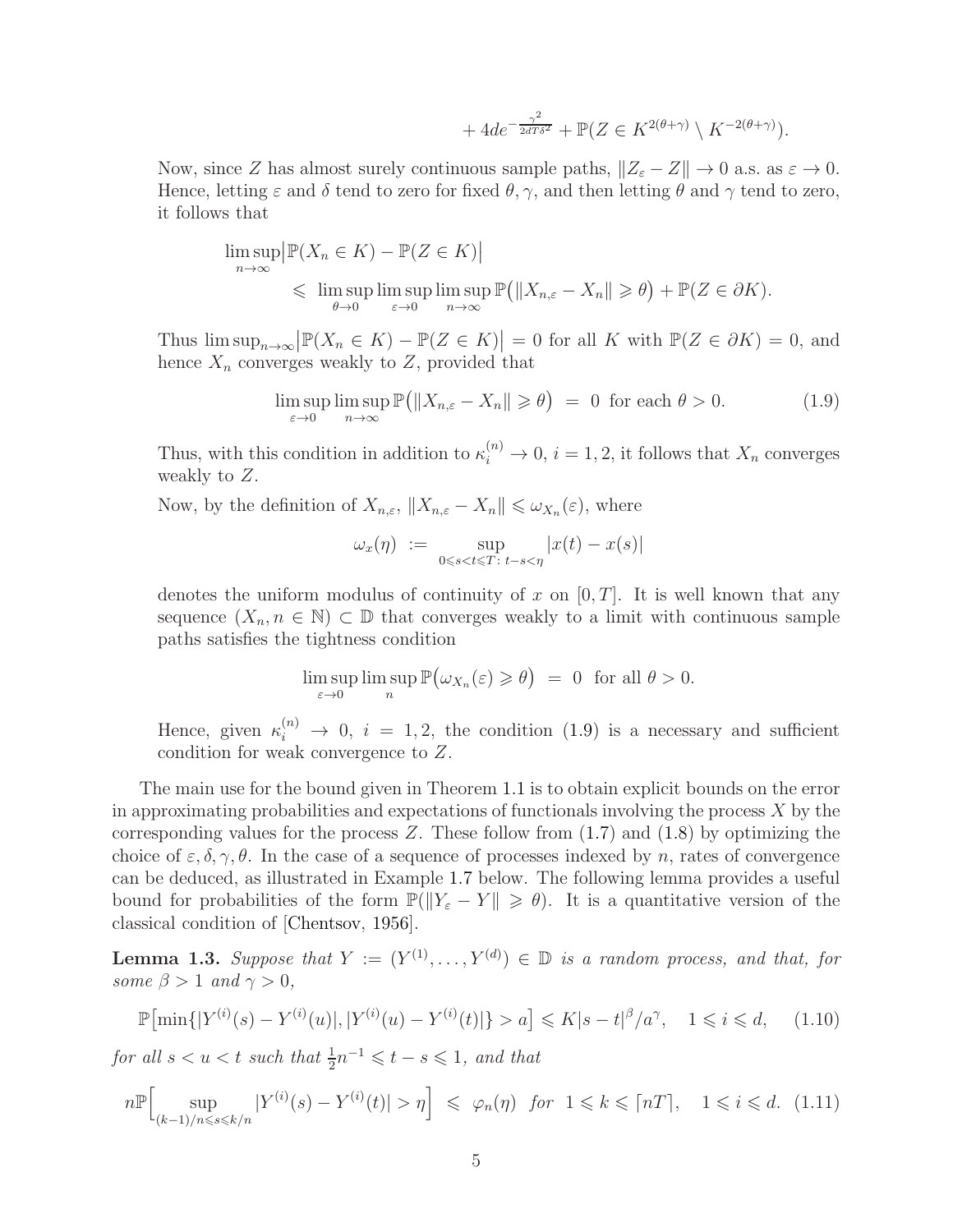*Then, for any*  $\varepsilon \in (n^{-1}, 1)$ *,* 

<span id="page-5-1"></span>
$$
\mathbb{P}[\|Y_{\varepsilon} - Y\| > \sqrt{d}\lambda] \le dT \left\{ 2\varphi_n \Big(\frac{\lambda(1 - 2^{-(\beta - 1)/(2\gamma)})}{18}\Big) + C'(K, \beta, \gamma, d) \frac{\varepsilon^{\beta - 1}}{\lambda^{\gamma}} \right\},\qquad(1.12)
$$

*for a finite constant*  $C'(K, \beta, \gamma, d)$  *that does not depend on*  $\varepsilon$  *or*  $\lambda$ *.* 

Remark 1.4. (1). The condition [\(1.10\)](#page-4-1) can be replaced by

<span id="page-5-0"></span>
$$
\mathbb{P}\big[|Y^{(i)}(t) - Y^{(i)}(s)| > a\big] \leqslant K|s - t|^{\beta}/a^{\gamma}, \quad 1 \leqslant i \leqslant d,\tag{1.13}
$$

for all  $s < u < t$  such that  $\frac{1}{2}n^{-1} \leqslant t - s \leqslant 1$ .

(2). If  $(1.10)$  is true for all  $t > s$ , then the condition  $(1.11)$  can be replaced by

$$
\mathbb{P}[J_{Y^{(i)}}(T) > \eta] \leqslant T\varphi(\eta), \quad 1 \leqslant i \leqslant d,\tag{1.14}
$$

where  $J_X(T) := \sup_{0 \le t \le T} |X(t) - X(t-)|$ .

(3). If  $(1.13)$  is true for all  $t > s$ , then the condition  $(1.11)$  can be dispensed with, and the term  $\varphi_n$  in the bound [\(1.12\)](#page-5-1) can be dropped.

A standard setting in which the modulus of continuity can be bounded is that of normalized sums of mixing random variables. Suppose that  $Y(t) := n^{-1/2} \sum_{j=1}^{\lfloor nt \rfloor} X_j$ , where  $X_1, X_2, \ldots, X_N$  is a sequence of centred random variables such that, for some  $p > 2$ ,  $\mathbb{E}[|X_j|^p]^{1/p} \leqslant c_p$  uniformly in  $1 \leqslant j \leqslant N$ . Suppose also that the sequence is strongly mixing, with mixing coefficients satisfying

$$
\sup \left\{ \left| \mathbb{P}[A \cap B] - \mathbb{P}[A] \mathbb{P}[B] \right| : A \in \mathcal{F}_{1,s}, B \in \mathcal{F}_{s+j,N} \right\} \leqslant kj^{-b}, \qquad j \geqslant 1,
$$

for some  $k > 0$  and  $b > p/(p-2)$ , where, for  $1 \leq i < j \leq N$ ,  $\mathcal{F}_{i,j} := \sigma(Y_i, \ldots, Y_j)$ .

<span id="page-5-2"></span>**Lemma 1.5.** *Under the above mixing conditions, for*  $\varepsilon > \frac{1}{2n}$  *and for*  $T \le N/n$ *, and with*  $r := 1 + (p-1)b/(p+b) > 2,$ 

<span id="page-5-3"></span>
$$
\mathbb{P}[\|Y_{\varepsilon} - Y\| \geqslant ac_p] \leqslant \mathbb{P}[\omega_Y(\varepsilon)[0, T] \geqslant ac_p] \leqslant C'Ta^{-r}\varepsilon^{r/2 - 1},\tag{1.15}
$$

for a suitable constant  $C' := C'(p, k, b)$ .

For a process Y for which the differences  $\sqrt{n}\left\{Y(j/n) - Y((j-1)/n)\right\}$  satisfy the same conditions as the  $X_j$ , but  $Y(t)$  may vary on intervals of the form  $((j-1)/n, j/n]$ , the bound [\(2.23\)](#page-19-7) in the proof of Lemma [1.5](#page-5-2) can be used to show that [\(1.10\)](#page-4-1) in Lemma [1.3](#page-4-3) is satisfied, with  $\beta = r/2$  and  $\gamma = r$ . A pendant of [\(1.11\)](#page-4-2) is then needed to control the variation on intervals of length  $1/n$ .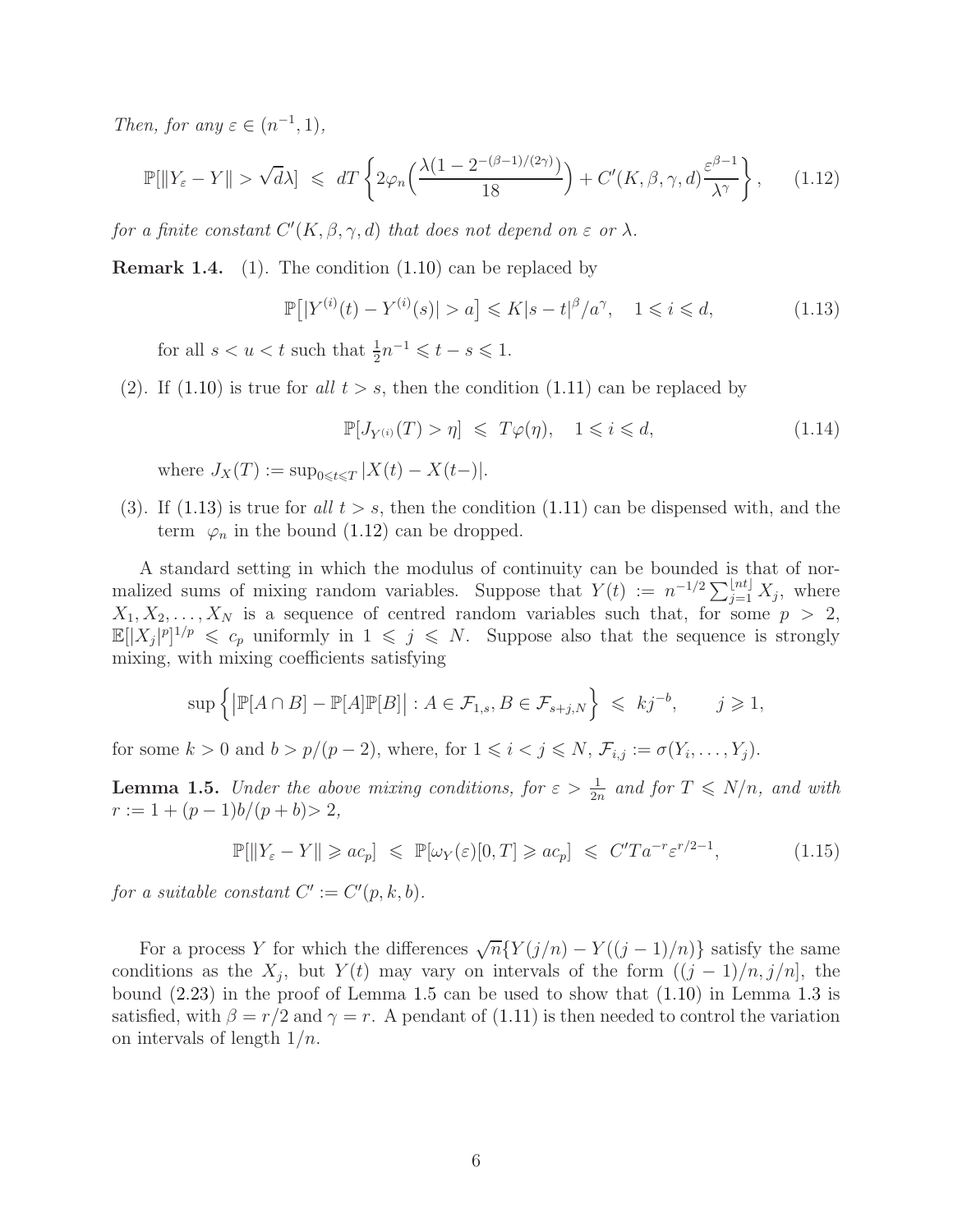<span id="page-6-0"></span>**Remark 1.6.** If  $Z$  is a Gaussian process with

$$
\mathbb{E}\big[\big(Z(v) - Z(u)\big)^2\big] \leq k|v - u|^\tau,
$$
\n(1.16)

for some positive constants k and  $\tau$ , then, for any  $\gamma \geq 2$ ,

$$
\mathbb{P}[|Z(t) - Z(s)| > a] \leq k^{\gamma/2} \mathbb{E}\{|G|^{\gamma}\} a^{-\gamma} |t - s|^{\tau \gamma/2},
$$

where  $G \sim \mathcal{N}(0, 1)$  is standard normal. Then Lemma [1.3](#page-4-3) and Remark 1.4(3) imply that

$$
\mathbb{P}\big(\|Z_{\varepsilon}-Z\|>\lambda\big)\leqslant T\hat{C}\frac{\varepsilon^{\tau\gamma/2-1}}{\lambda^{\gamma}},
$$

where  $\hat{C} = \hat{C}(k, \tau, \gamma)$  is a suitable constant.

We are not aware of any general theory for bounding the final term  $\mathbb{P}(Z \in K^{\theta} \setminus K^{-\theta}),$ even for restricted classes of sets and continuous Gaussian processes. For finite dimensional Gaussian measures and convex sets, such enlargements have order  $\theta$  as  $\theta \to 0$ ; see, for example, [\[Ball,](#page-19-8) [1993\]](#page-19-8) and  $[Götze, Naumov, Spokoiny, and Ulyanov, 2019, Section 1.1.4].$  $[Götze, Naumov, Spokoiny, and Ulyanov, 2019, Section 1.1.4].$  $[Götze, Naumov, Spokoiny, and Ulyanov, 2019, Section 1.1.4].$ For Gaussian processes with values in Hilbert space, there are some results when  $K$  is an open ball [Götze et al., [2019](#page-20-10)]. That being said, for certain K and Z, it may nonetheless be possible to obtain quantitive results. For example, if Z is Brownian motion and  $g: \mathbb{D} \to \mathbb{R}$ is a function that is Lipschitz on  $C[0, 1]$  and is such that  $g(Z)$  has a bounded density, for example if  $g(w) = \sup_{0 \le s \le 1} w(s)$ , then for  $K = \{w \in \mathbb{D} : g(w) \le y\}$ , it is easy to see that

$$
\mathbb{P}(Z \in K^{\theta} \setminus K^{-\theta}) \leq c'\theta,
$$

where  $c'$  is a constant depending on the density bound and the Lipschitz constant of  $g$ . In such an example, Theorem [1.1](#page-3-2) can be used to provide bounds on the Kolmogorov distance between  $\mathcal{L}(g(X))$  and  $\mathcal{L}(g(Z))$ . Another important example where we can obtain quantitive results is finite-dimensional distributions. Setting  $d = 1$ , let  $0 < t_1 < \cdots < t_k \leq T$ , K be a convex set in  $\mathbb{R}^k$ , and  $K = \{w \in \mathbb{D} : (w(t_i))_{i=1}^k \in \mathcal{K}\}\.$  Noting  $K^\theta \subseteq \{w \in \mathbb{D} : (w(t_i))_{i=1}^k \in \mathcal{K}^{\theta \sqrt{k}}\}\.$ and  $K^{-\theta} \supseteq \{w \in \mathbb{D} : (w(t_i))_{i=1}^k \in \mathcal{K}^{-\theta\sqrt{k}}\},\$ if Z is a Gaussian process and  $(Z(t_i))_{i=1}^k$  has non-singular covariance, then Gaussian isoperimetry or anti-concentration (e.g., [\[Ball](#page-19-8), [1993\]](#page-19-8) and  $[Götze et al., 2019, Section 1.1.4])$  $[Götze et al., 2019, Section 1.1.4])$  $[Götze et al., 2019, Section 1.1.4])$  implies

$$
\mathbb{P}(Z \in K^{\theta} \setminus K^{-\theta}) \leq c_k \theta,
$$

where  $c_k$  is a constant depending on the dimension k.

Theorem [1.1](#page-3-2) and the discussion following should be compared to [\[Barbour](#page-19-4), [1990](#page-19-4), Theorem 2] and [\[Kasprzak](#page-20-4), [2020a](#page-20-4), Proposition 2.3], which give criteria for weak convergence assuming a bound of the form

$$
\left|\mathbb{E}[h(X_n)] - \mathbb{E}[h(Z)]\right| \leq \|h\|_{M^0} \kappa^{(n)}
$$

for all functions h in the larger class  $M^0$ , which are not assumed to satisfy the smoothness condition [\(1.3\)](#page-2-1) (the statement in [\[Barbour,](#page-19-4) [1990,](#page-19-4) Theorem 2] is not correct, and the bound must hold for functions without the smoothness condition). One advantage of working with a smaller class of functions  $M_c^0$  is that a discretization step can be avoided, which in turn can remove a log-term from the convergence rate; see [\[Barbour](#page-19-4), [1990](#page-19-4), Remark 2 and (2.29)]. More importantly, as will be shown in future work, applying Stein's method restricted to test functions in the smaller class has wider applicability.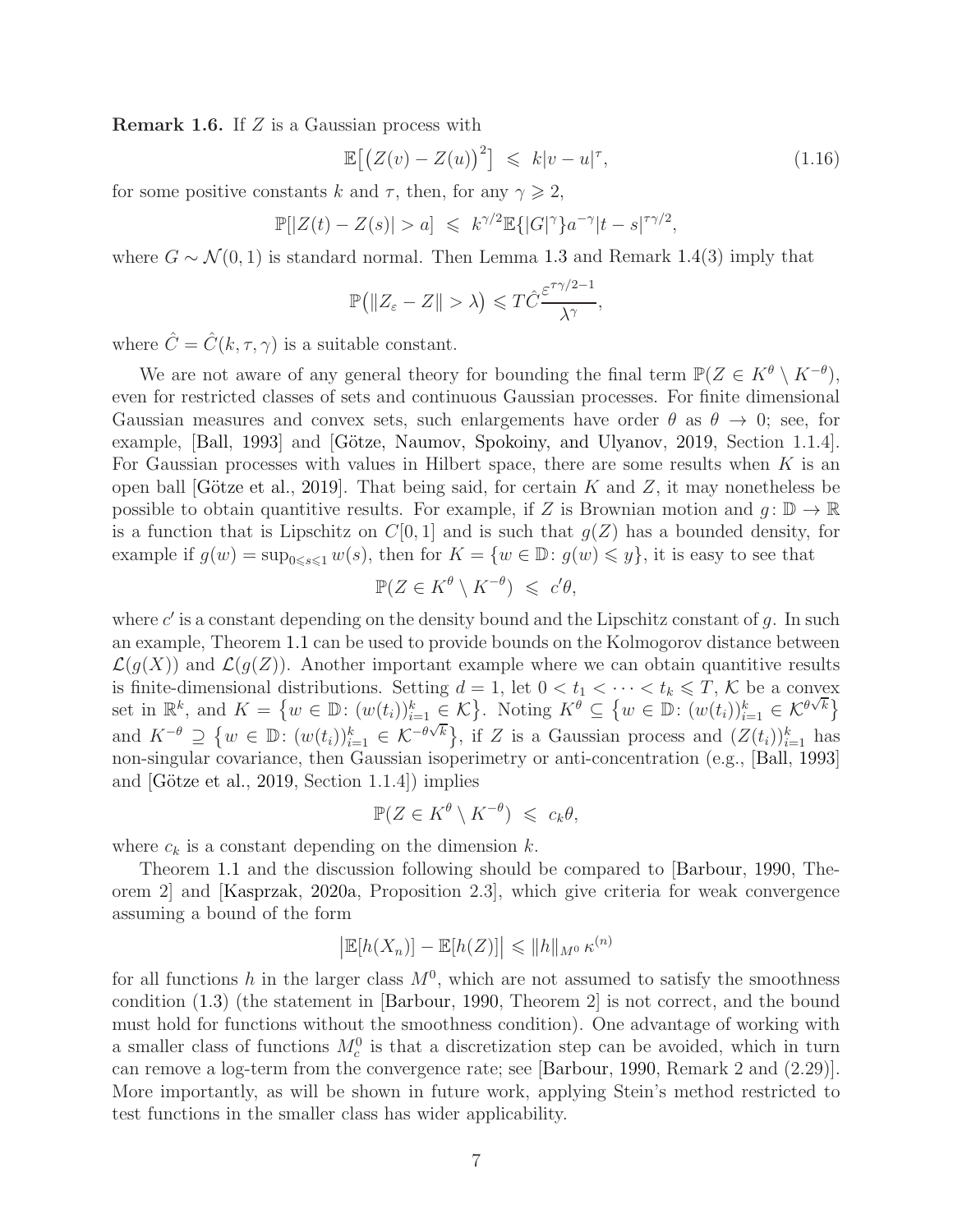<span id="page-7-0"></span>Example 1.7. As a proof of concept, we explore the quality of result that can be obtained with Theorem [1.1](#page-3-2) in the classical case where  $X_n(s) = n^{-1/2} \sum_{i=1}^{\lfloor ns \rfloor} W_i$  with  $W_1, W_2, \ldots$ , real i.i.d. random variables with mean zero, variance one and such that  $\mathbb{E}[|W_1|^p] < \infty$  for some  $p \geqslant 3$ . Donsker's theorem implies that the limit Z is standard Brownian motion. First, [\[Barbour,](#page-19-4) [1990,](#page-19-4) Theorem 1 and Remark 2] implies that, for  $p \geqslant 3$ , we can bound the first two terms of [\(1.7\)](#page-3-1) by

$$
C_{\varepsilon,\delta,T} \kappa_1^{(n)} + \sqrt{T} (\varepsilon \delta)^{-2} \kappa_2^{(n)}, \quad \text{where} \quad \kappa_1^{(n)}, \kappa_2^{(n)} = \mathcal{O}\left(T n^{-1/2}\right), \quad \text{as } n \to \infty. \tag{1.17}
$$

Note that, for Brownian motion Z, from Remark [1.6,](#page-6-0) for any  $l > 2$ , we have

<span id="page-7-2"></span><span id="page-7-1"></span>
$$
\mathbb{P}\big(\|Z_{\varepsilon} - Z\| \geqslant \theta\big) \leqslant K_Z \, T \varepsilon^{l-1} \theta^{-2l},\tag{1.18}
$$

for some constant  $K_Z$  depending on  $\mathcal{L}(Z)$  and l. Moving to  $\mathbb{P}(|X_{n,\varepsilon}-X_n| \geq \theta)$ , it is possible to use Doob's  $L^p$  inequality and Rosenthal's inequality to bound

$$
\mathbb{P}\left(\sup_{s\leq v\leq s+\varepsilon}|X_n(v)-X_n(s)|\geq \theta\right)\leqslant K_W\varepsilon^{p/2}\theta^{-p},
$$

for some constant  $K_W$  depending on  $\mathcal{L}(W_1)$  and p, and then from here a standard argument implies  $\mathbb{P}(|X_{n,\varepsilon}-X_n| \geq \theta)$  is upper bounded of order  $T \varepsilon^{p/2-1}\theta^{-p}$ . However, we can get a bound of a similar quality by applying Lemma [1.3](#page-4-3) and Remark 1.4(2), which we do here to illustrate their use. We first verify [\(1.10\)](#page-4-1) for all  $0 < s < t \leq T$ . If  $|t - s| < 1/n$ , then for  $s < u < t$ ,

$$
\min\{|X_n(t) - X_n(u)|, |X_n(s) - X_n(u)|\} = 0,
$$

since at least one term in the minimum must be zero. If  $|t - s| \geq 1/n$ , then for  $p > 2$ , Rosenthal's inequality [\[Rosenthal,](#page-20-11) [1970](#page-20-11), Theorem 3] implies that

$$
\mathbb{E}\big[|X_n(t) - X_n(u)|^p\big] \leq C_p \mathbb{E}\{|W_1|^p\} \left(\frac{\lceil n(t-s)\rceil}{n}\right)^{p/2} \leq 2^{p/2} C_p \mathbb{E}\{|W_1|^p\}(t-s)^{p/2},
$$

where  $C_p$  is a constant depending only on p, and [\(1.10\)](#page-4-1) thus holds, for  $\beta = p/2 - 1 > 0$  and  $\gamma = p$ , by Markov's inequality. In order to use Remark 1.4(2), we also note that

$$
\mathbb{P}(J_{X_n}(T) \geq \theta/2) = \mathbb{P}\left(\max_{1 \leq i \leq \lfloor nT \rfloor} W_i \geq (\theta/2)\sqrt{n}\right) \leq \lfloor nT \rfloor \mathbb{P}\left(|W_1| \geq (\theta/2)\sqrt{n}\right)
$$
  

$$
\leq \lfloor nT \rfloor \frac{\mathbb{E}\left(|W_1|^p\right)}{(\theta/2)^p n^{p/2}} \leq 2^{p+1} \mathbb{E}\left(|W_1|^p\right) T n^{1-p/2} \theta^{-p}.
$$

Altogether, we deduce from Lemma [1.3](#page-4-3) with  $\beta = p/2 - 1 > 0$  and  $\gamma = p$  that

<span id="page-7-3"></span>
$$
\mathbb{P}\big(\|X_{n,\varepsilon} - X_n\| \geq \theta\big) \leqslant K_X T\left(\varepsilon^{p/2 - 1}\theta^{-p} + n^{1 - p/2}\theta^{-p}\right),\tag{1.19}
$$

for some constant  $K_X$  depending on  $\mathcal{L}(X)$  and p.

Now, assuming that the set K is such that  $\mathbb{P}(Z \in K^{2(\theta+\gamma)} \setminus K^{-2(\theta+\gamma)}) \leq c'(\theta+\gamma)$ , as, for example, if K is the set of paths  $y \in \mathbb{D}$  whose maximum lies in a fixed interval, or K is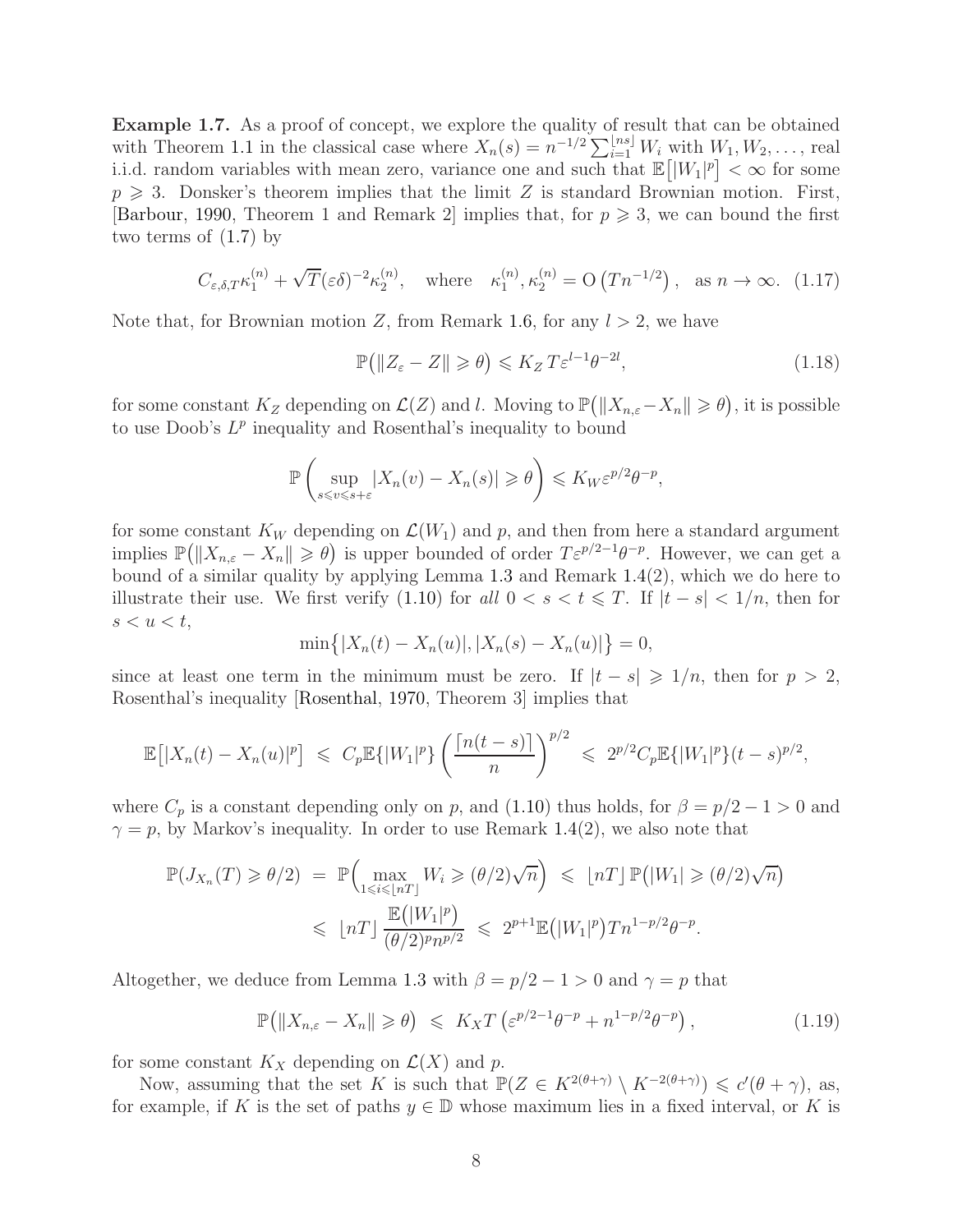the set of paths  $y \in \mathbb{D}$  whose finite dimensional projections  $(y(t_i) : i = 1, ..., k)$  lie in a fixed convex set, we deduce from  $(1.17)$ ,  $(1.18)$ ,  $(1.19)$  and  $(1.7)$  that

$$
|\mathbb{P}(X_n \in K) - \mathbb{P}(Z \in K)|
$$
  
\$\leq C \left( T^{5/2} (\varepsilon \delta)^{-3} n^{-1/2} + T \varepsilon^{p/2 - 1} \theta^{-p} + T n^{1 - p/2} \theta^{-p} + \theta + \gamma \right) + 4e^{-\frac{\gamma^2}{2T \delta^2}}\$

for some constant C. We first choose  $\gamma = \delta \sqrt{10T \log n}$  so that the exponential term is of order  $O(n^{-5})$ , which is negligible compared to the first term  $T^{5/2}(\varepsilon\delta)^{-3}n^{-1/2}$ . Note also that we shall choose  $\varepsilon$  to be much bigger than  $1/n$  and also choose  $\theta = \sqrt{T}\delta$ . In this way, we only need to balance three terms

$$
T^{5/2}(\varepsilon\delta)^{-3}n^{-1/2}, \quad T\varepsilon^{p/2-1}\theta^{-p} \quad \text{and} \quad \theta.
$$

Balancing  $\theta$  and  $T \varepsilon^{p/2-1} \theta^{-p}$  gives  $\theta = T^{1/(p+1)} \varepsilon^{(p-2)/(2(p+1))}$  and then balancing the final two terms in  $\varepsilon$  and  $\delta$  gives

$$
\varepsilon = (\{T^4 n^{-1/2}\}^{p+1} T^{-4})^{1/(5p-1)}
$$
 and  $\theta = \sqrt{T} \delta = (\{T^4 n^{-1/2}\}^{p/2-1} T^3)^{1/(5p-1)}$ .

As a result, we have established a rate of convergence of

$$
\left| \mathbb{P}(X_n \in K) - \mathbb{P}(Z \in K) \right| \ = \ O\Big[ (\log n)^{1/2} \big( \{ T^4 n^{-1/2} \}^{p/2 - 1} T^3 \big)^{1/(5p - 1)} \Big].
$$

Assuming finite third moments  $(p = 3)$  and  $T = 1$ , the rate is  $O(n^{-\frac{1}{56}}\sqrt{\log n})$ , and we can obtain the rate  $O(n^{-\frac{1}{20}+a})$  for arbitrarily small  $a > 0$ , if we assume that  $W_1$  has all its moments.

Remark 1.8. For bounded Lipschitz functionals, similar calculations can be carried through, based on the estimate [\(1.8\)](#page-3-3). From [\(1.19\)](#page-7-3), it follows by integration that  $\mathbb{E}[|X_{n,\varepsilon}-X_n|]=$  $O(\varepsilon^{(p-2)/(2p)})$ , so that the bound [\(1.8\)](#page-3-3) is easily seen to be of order

$$
\mathcal{O}\left(\varepsilon^{\frac{p-2}{2p}} + \delta + \varepsilon^{-3} \delta^{-2} n^{-1/2}\right).
$$

Balancing the terms by taking  $\delta = (\varepsilon n^{1/6})^{-1} = \varepsilon^{(p-2)/(2p)}$  gives  $\varepsilon = n^{-\frac{p}{3(3p-2)}}$ , and hence a bound of order  $O(n^{-\frac{p-2}{6(3p-2)}})$ . Thus, assuming finite third moments  $(p = 3)$  and  $T = 1$ , the rate is  $O(n^{-\frac{1}{42}})$ , and, if  $W_1$  has all its moments, the rate is  $O(n^{-\frac{1}{18}+a})$ , for any  $a > 0$ . In this example, the approach of [\[Coutin and Decreusefond](#page-20-7), [2020\]](#page-20-7) can also be applied, giving the rates  $O(n^{-\frac{1}{18}+a})$  and  $O(n^{-\frac{1}{6}+a})$  for any  $a>0$ , respectively, for bounded Lipschitz functionals (there are no bounds given there for indicators of sets), which are better. The strong approximation theorems of [Komlós, Major and Tusnády, [1975,](#page-20-8) [1976](#page-20-9)] would imply corresponding rates for bounded Lipschitz functionals of orders  $O(n^{-\frac{1}{6}})$  and  $O(n^{-\frac{1}{2}+a})$  for any  $a > 0$ , respectively (see Csörgő and Révész [\[1981](#page-20-12), Theorem 2.6.7]), and, if  $W_1$  has a finite moment generating function, a rate of order  $O(n^{-\frac{1}{2}} \log n)$  [Komlós, Major and Tusnády, [1976,](#page-20-9) Theorem 1]; these are much better still.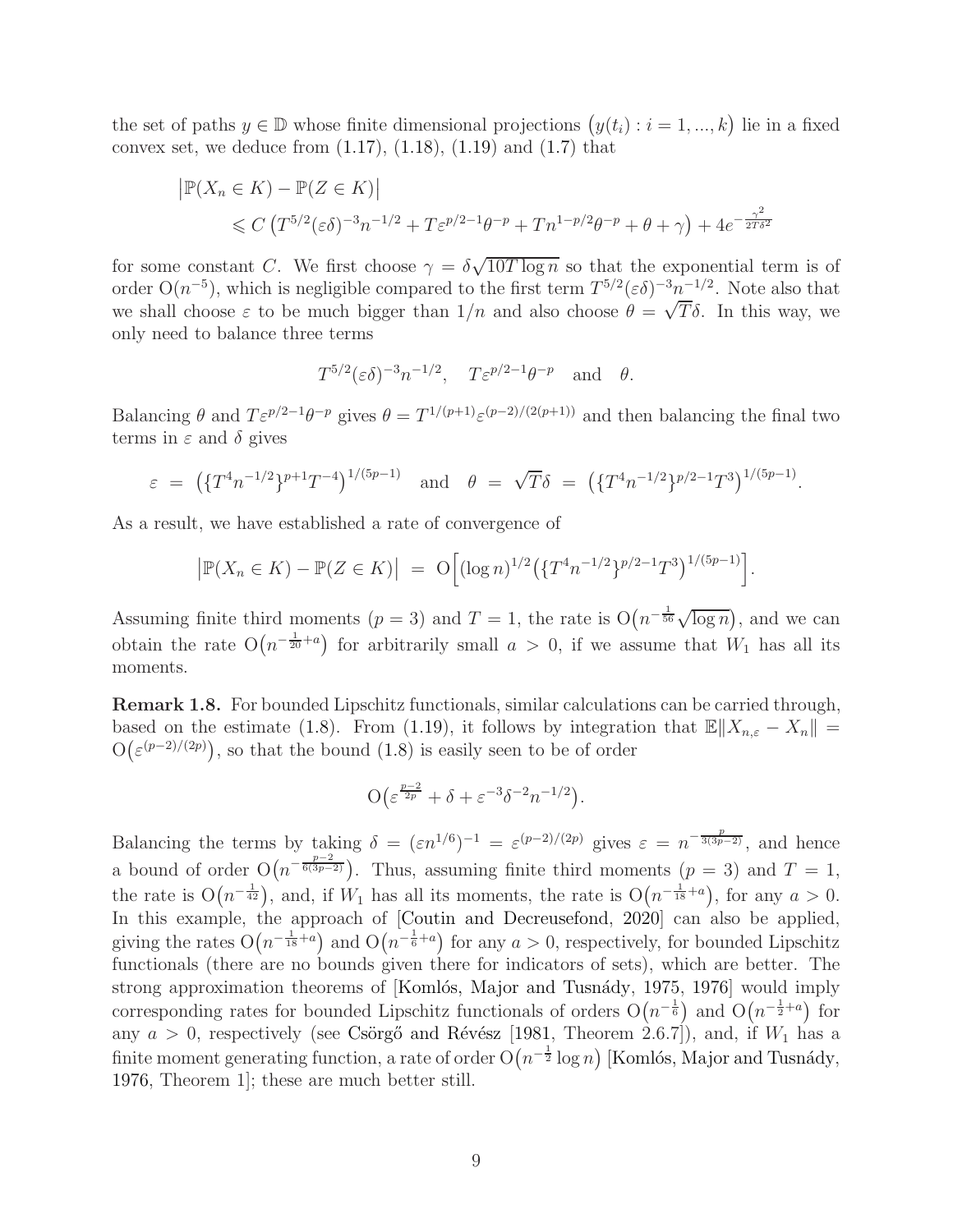As is typical with Stein's method, the true power of our approach is that the method can be used in situations with non-trivial dependencies, where rates of convergence are not otherwise available; see [\[Barbour, Ross, and Zheng](#page-19-9), [2021\]](#page-19-9) for an application where Theorem [1.1](#page-3-2) is needed. Being able to explicitly incorporate a time interval of length  $T$  that may depend on  $n$  is also very useful. Note that the error estimates given above still converge to zero as  $n \to \infty$ , if  $T = T_n$  grows like a small enough power of n.

The key to proving Theorem [1.1](#page-3-2) is the following lemma on Gaussian smoothing, for which we need the  $(\varepsilon, \delta)$ -smoothing of h, defined in [\(1.5\)](#page-2-3). The lemma is an infinite-dimensional analog of finite-dimensional Gaussian smoothing inequalities found, for example, in [Raič, [2018,](#page-20-13) Section 4.2].

<span id="page-9-0"></span>**Lemma 1.9.** Let  $h: \mathbb{D} \to \mathbb{R}$  be bounded and measurable, and let  $\varepsilon$  and  $\delta$  be positive. Then hε,δ *is measurable with respect to the Skorokhod topology, and has infinitely many bounded Fréchet derivatives satisfying* 

<span id="page-9-4"></span>
$$
||D^k h_{\varepsilon,\delta}|| \leq \sup_{y \in \mathbb{D}} |h(y)| T^{k/2} C_k(\varepsilon \delta)^{-k}, \tag{1.20}
$$

*where*  $C_k$  *is a constant depending only on*  $k$ *. Moreover,* 

$$
||h_{\varepsilon,\delta}||_{M^{0}} \leq \sup_{y \in \mathbb{D}} |h(y)| \left(1 + T^{1/2}(\varepsilon \delta)^{-1} + T\sqrt{2}(\varepsilon \delta)^{-2} + \sqrt{50/\pi} T^{3/2}(\varepsilon \delta)^{-3}\right), \tag{1.21}
$$

*and, for*  $z, x \in \mathbb{D}$ *,* 

<span id="page-9-2"></span>
$$
\left| D^2 h_{\varepsilon,\delta}(w)[z,x] \right| \leqslant \sqrt{2T} \delta^{-2} \varepsilon^{-1} \|z\| \left( \sup_{y \in \mathbb{D}} |h(y)| \right) \left( \int_0^T |\nabla x_{\varepsilon}(u)|^2 du \right)^{1/2} . \tag{1.22}
$$

*If, in addition, h is continuous with*  $\|D^n h\| < \infty$  *for some*  $n \in \mathbb{N}$ *, then for any*  $k = 0, 1, 2, \ldots$ *,* 

<span id="page-9-5"></span>
$$
||D^{k+n}h_{\varepsilon,\delta}|| \leq ||D^n h|| C_k T^{k/2} \varepsilon^{-n-k} \delta^{-k}, \tag{1.23}
$$

*and if*  $||Dh|| < \infty$ *, then for*  $z, x \in \mathbb{D}$ *,* 

<span id="page-9-3"></span>
$$
\left| D^2 h_{\varepsilon,\delta}(w)[z,x] \right| \leq \sqrt{2/\pi} (\delta \varepsilon)^{-1} \|z\| \|Dh\| \left( \int_0^T |\nabla x_{\varepsilon}(u)|^2 du \right)^{1/2}.
$$
 (1.24)

<span id="page-9-1"></span>**Remark 1.10.** For  $x_1, x_2 \in \mathbb{R}^d$  and for functions  $z = x_1 I_r$  and  $x = x_2 (I_s - I_t)$ , as in [\(1.3\)](#page-2-1), the inequality [\(1.22\)](#page-9-2) implies the inequality

$$
\left| D^2 h_{\varepsilon,\delta}(w) [x_1 I_r, x_2 (I_s - I_t)] \right| \leqslant |x_1| \, |x_2| \, \sup_{y \in \mathbb{D}} |h(y)| \, \sqrt{T} (\varepsilon \delta)^{-2} |t - s|^{1/2}.
$$

This is because, with  $x(u) = x_2(I_s(u) - I_t(u)) = x_2\mathbb{I}[s \leq u \leq t],$ 

$$
\int_0^T |\nabla x_{\varepsilon}(u)|^2 du = \frac{|x_2|^2}{4\varepsilon^2} \int_0^T \left[ \mathbb{I}[s \leq u + \varepsilon < t] - \mathbb{I}[s \leq u - \varepsilon < t] \right]^2 du \leq |x_2|^2 \frac{(t - s)}{2\varepsilon^2}.
$$

Similarly, if  $||Dh|| < \infty$ , then [\(1.24\)](#page-9-3) implies

$$
\left|D^2 h_{\varepsilon,\delta}(w)[x_1I_r,x_2(I_s-I_t)]\right| \leq \pi^{-1/2}|x_1|\,|x_2|\, \|Dh\| \, \varepsilon^{-2} \delta^{-1} |t-s|^{1/2}.
$$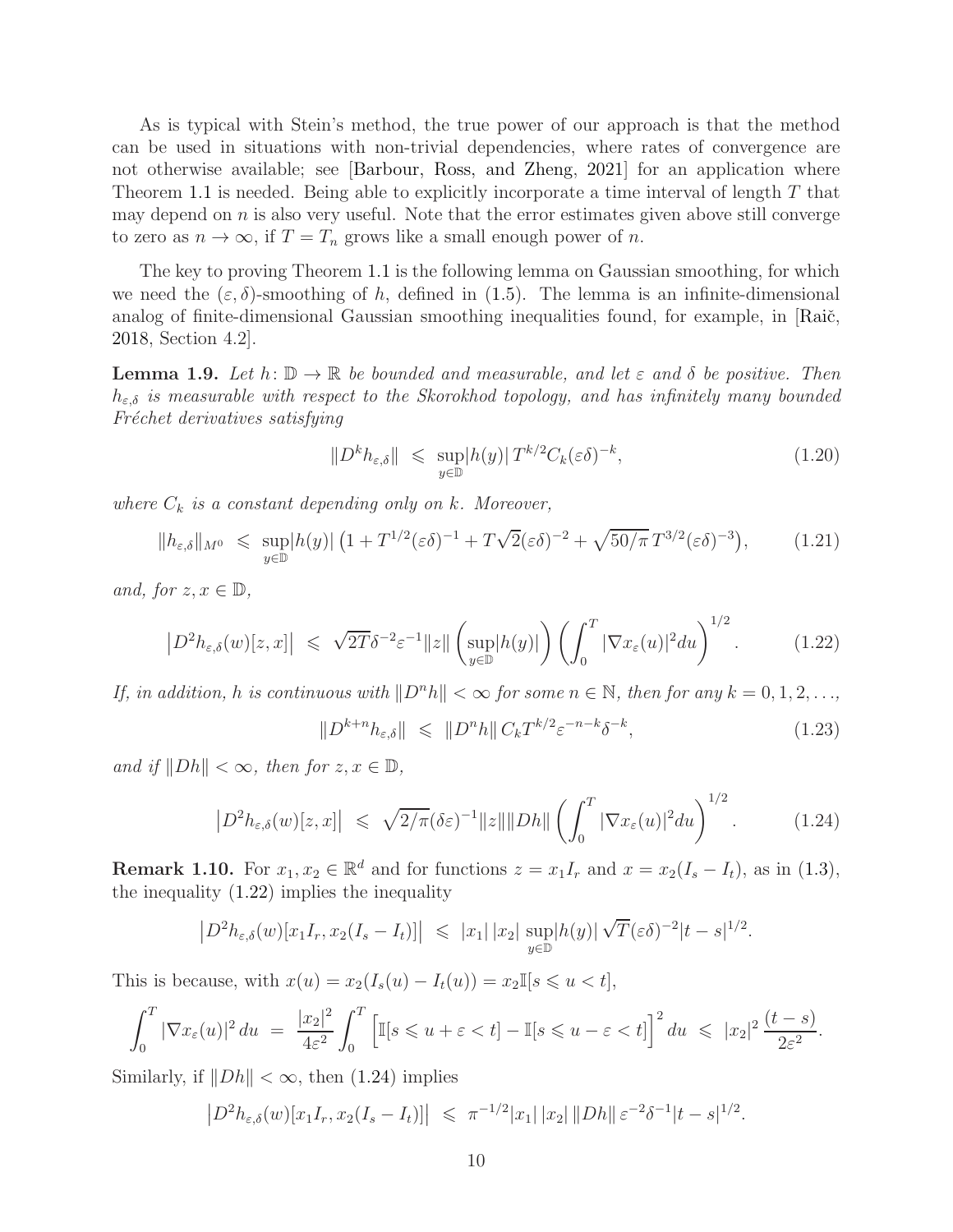An expression for the Fréchet derivatives and bounds can be found at  $(2.3)$  and  $(2.10)$ . They are not complicated, but require some set-partition notation, stemming from *Fa`a di Bruno's formula* for the derivatives of an exponential. The proof begins with the easy fact that  $w_{\varepsilon}$  is absolutely continuous, and is thus in the *Cameron-Martin space* of Brownian motion. We can then use *Girsanov's theorem* to write  $h_{\varepsilon,\delta}(w+x) - h_{\varepsilon,\delta}(w)$  as a single expectation with respect to Brownian motion which, roughly speaking, is smooth in  $x$  due to the change of measure formula.

#### <span id="page-10-0"></span>2 PROOFS

Let us first recall the Cameron–Martin–Girsanov theorem [\[Cameron and Martin](#page-19-10), [1944](#page-19-10)].

**Theorem 2.1.** Let  $(B(t): t \in [0,T])$  be a standard d-dimensional Brownian motion and  $g = (g^{(1)}, ..., g^{(d)})$ :  $[0, T] \to \mathbb{R}^d$  be a deterministic, absolutely continuous function such that

$$
\int_0^T |\nabla g(t)|^2 dt = \int_0^T \sum_{i=1}^d \left(\frac{d}{dt} g^{(i)}(t)\right)^2 dt < \infty.
$$

*Then, for any real bounded measurable function* h defined on the path space  $C([0,T]; \mathbb{R}^d)$ , we *have*

$$
\mathbb{E}\left[h(B+g)\right] = \mathbb{E}\left(h(B)\exp\left[\int_0^T \nabla g(t) \, dB(t) - \frac{1}{2} \int_0^T |\nabla g(t)|^2 \, dt\right]\right). \tag{2.1}
$$

Note that the Wiener integral

$$
\int_0^T \nabla g(t) \, dB(t) \; := \; \sum_{i=1}^d \int_0^T \left( \frac{d}{dt} g^{(i)}(t) \right) \, dB^{(i)}(t)
$$

is normally distributed with mean zero and variance  $\int_0^T |\nabla g(t)|^2 dt$ . The proof of Theorem [2.1](#page-10-0) follows from the real case, using the independence between the different components  $B^{(i)}$ of B. In our setting, the  $\varepsilon$ -regularised path  $w_{\varepsilon}$  plays the role of g in [\(2.1\)](#page-10-0).

*Proof of Lemma [1.9.](#page-9-0)* To establish the measurability of  $h_{\varepsilon,\delta}$ , note that  $x \mapsto x_{\varepsilon}$  is continuous (and hence measurable with respect to the Skorohod topology) and then that  $(x, y) \mapsto h(x_{\varepsilon}+$ δy) is measurable with respect to the product topology. Therefore  $h_{\varepsilon,\delta}$  is also measurable.

We first give an informal computation to indicate where the formulas below come from. Note that for  $w \in \mathbb{D}$ ,  $w_{\varepsilon}$  is absolutely continuous from  $[0, T]$  to  $\mathbb{R}^d$  and

<span id="page-10-1"></span>
$$
\|\nabla w_{\varepsilon}\| = \frac{1}{2\varepsilon} \|w(\bullet + \varepsilon) - w(\bullet - \varepsilon)\| \leq \frac{1}{\varepsilon} \|w\|.
$$
 (2.2)

Thus we can apply Girsanov's formula [\(2.1\)](#page-10-0) to write

$$
h_{\varepsilon,\delta}(w) = \mathbb{E}\Big[h(\delta B) \exp(\Psi(w))\Big],
$$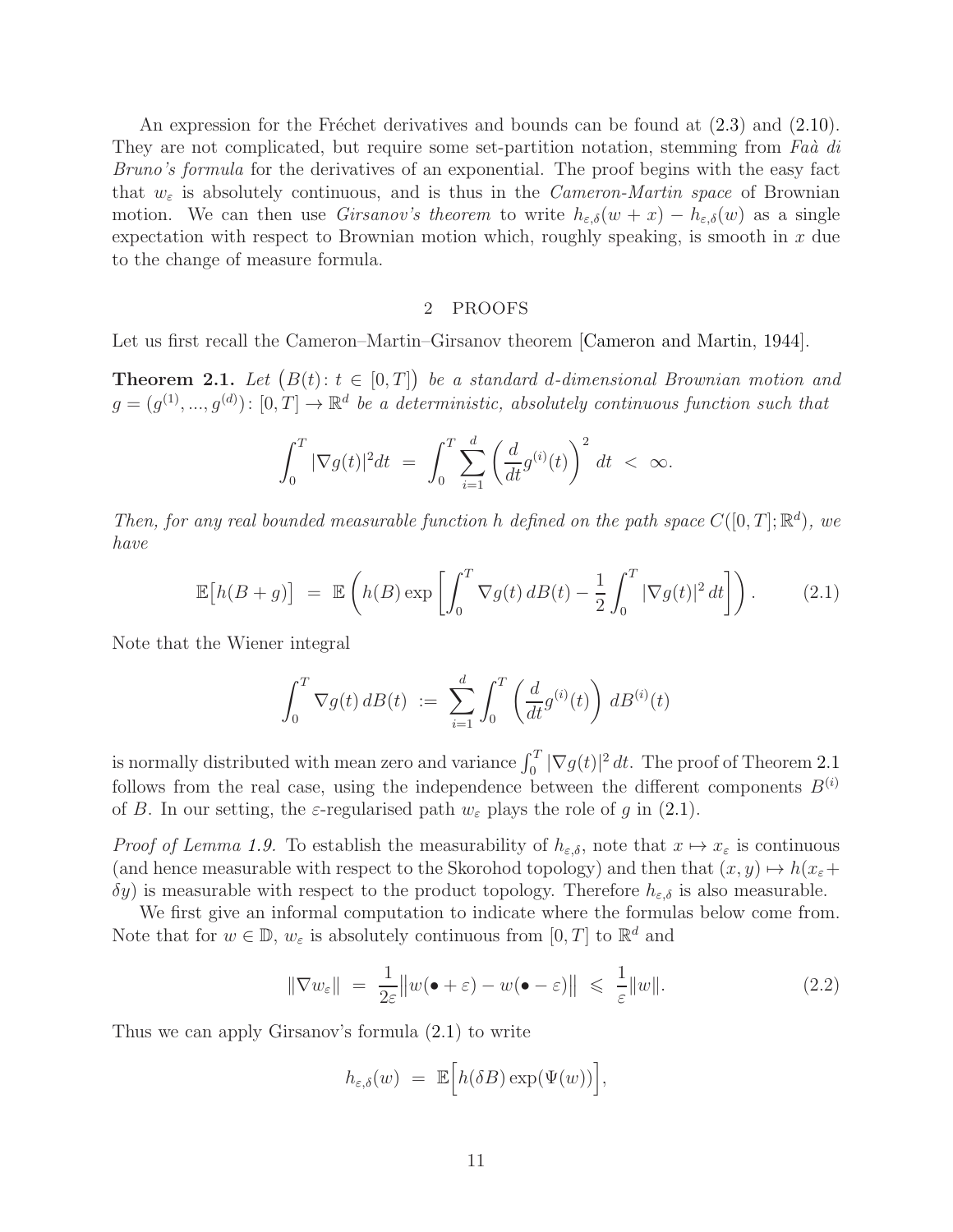where  $\Psi(w)$  is a random element given by

$$
\Psi(w) := \frac{1}{\delta} \int_0^T \nabla w_{\varepsilon}(t) \, dB(t) - \frac{1}{2\delta^2} \int_0^T |\nabla w_{\varepsilon}(s)|^2 \, ds.
$$

Now, informally, we ought to have

$$
D^k h_{\varepsilon,\delta}(w)[x_1,\ldots,x_k] = \mathbb{E}\Big[h(\delta B)D^k \exp(\Psi(w))[x_1,\ldots,x_k]\Big],
$$

and then  $D^k \exp(\Psi(w))[x_1,\ldots,x_k]$  can be understood as  $\exp(\Psi(w))$  times a polynomial of the derivatives of  $\Psi(w)$ , based on *Faà di Bruno's formula*. Looking at the expression

$$
\Psi(w+v)-\Psi(w) = \frac{1}{\delta} \int_0^T \nabla v_{\varepsilon}(t) d\big(B(t)-\delta^{-1}w_{\varepsilon}(t)\big) - \frac{1}{2\delta^2} \int_0^T |\nabla v_{\varepsilon}(t)|^2 dt,
$$

it follows that

<span id="page-11-0"></span>
$$
D\Psi(w)[v] = \frac{1}{\delta} \int_0^T \nabla v_{\varepsilon}(s) d(B(s) - \delta^{-1} w_{\varepsilon}(s)),
$$

whose dependence on  $w$  is linear. Then it is also easy to see that

$$
D^2\Psi(w)[x,y] = -\frac{1}{\delta^2} \int_0^T \langle \nabla x_\varepsilon(s), \nabla y_\varepsilon(s) \rangle ds \text{ and } D^k\Psi(w)[x_1,\ldots,x_k] = 0, \quad k \geqslant 3,
$$

where  $\langle \cdot \rangle$  denotes the inner product on  $\mathbb{R}^d$ ; these higher derivatives are no longer random. The derivatives only depend on w through  $(B - \delta^{-1}w_{\varepsilon})$ , which under the Girsanov change of measure  $e^{\Psi(w)}$  is distributed as B. Altogether, this leads to the following claim:

$$
D^{n}h_{\varepsilon,\delta}(w)[x_1,...,x_n] = \mathbb{E}\left[h(w_{\varepsilon} + \delta B)\left(\sum_{\pi \in \mathcal{P}_{n,2}} \prod_{\mathfrak{b} \in \pi} \widehat{D}^{|\mathfrak{b}|}[x_{\mathfrak{b}}]\right)\right],
$$
(2.3)

where

- $\mathcal{P}_{n,2}$  is the set of all partitions of  $\{1, ..., n\}$  whose blocks have at most 2 elements,
- $\mathfrak{b} \in \pi$  means that  $\mathfrak{b}$  is a block of  $\pi$  whose cardinality is denoted by  $|\mathfrak{b}|$ ,
- we define

$$
\widehat{D}^1[x] = \frac{1}{\delta} \int_0^T \nabla x_{\varepsilon}(t) \, dB(t) \quad \text{and} \quad \widehat{D}^2[x, y] = -\frac{1}{\delta^2} \int_0^T \langle \nabla x_{\varepsilon}(s), \nabla y_{\varepsilon}(s) \rangle \, ds;
$$

• if  $\mathfrak{b} = \{i_1, ..., i_{|\mathfrak{b}|}\}\$ , the expression  $\widehat{D}^{|\mathfrak{b}|}[x_{\mathfrak{b}}]$  means  $\widehat{D}^{|\mathfrak{b}|}[x_{i_1}, ..., x_{i_{|\mathfrak{b}|}}]$ .

For its proof, we also need the equivalent formulation of the right hand side of [\(2.3\)](#page-11-0), using the change of measure formula, given by

<span id="page-11-1"></span>
$$
D^{n}h_{\varepsilon,\delta}(w)[x_1,...,x_n] = \mathbb{E}\left[h(\delta B)e^{\Psi(w)}\left(\sum_{\pi \in \mathcal{P}_{n,2}}\prod_{\mathfrak{b} \in \pi}D^{|\mathfrak{b}|}\Psi(w)[x_{\mathfrak{b}}]\right)\right],
$$
 (2.4)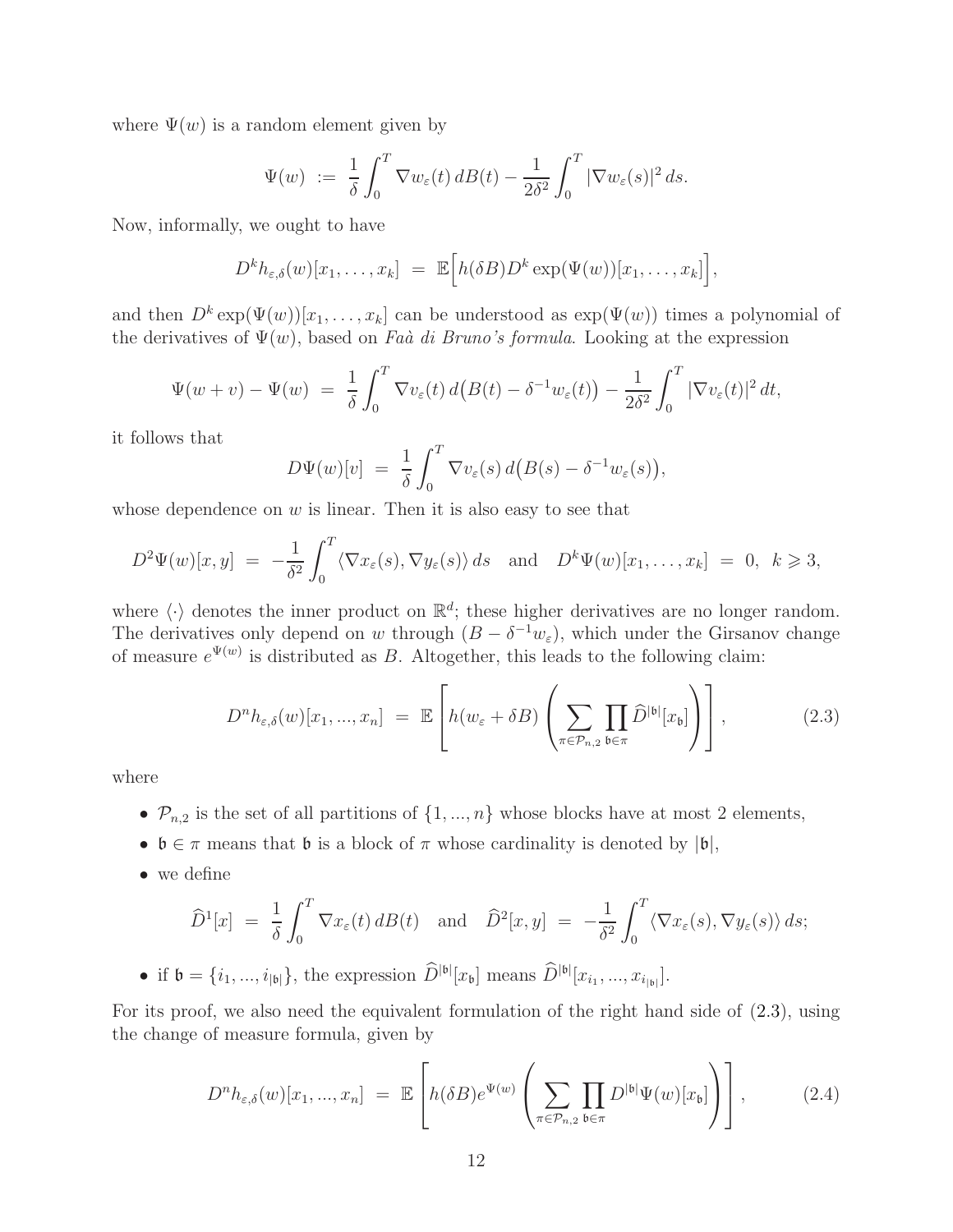where  $D\Psi(w)$  and  $D^2\Psi(w)$  are as before.

With the convention that the sum of products over  $\mathcal{P}_{n,2}$  for  $n = 0$  is equal to one, both formulas [\(2.3\)](#page-11-0) and [\(2.4\)](#page-11-1) are obviously true for  $n = 0$ . Now assume that they are true for all  $n \leq k$ ; we want to show that they hold also for  $n = k + 1$ . For  $z \in \mathbb{D}([0, 1]; \mathbb{R}^d)$ ,

$$
D^{k}h_{\varepsilon,\delta}(w+z)[x_{1},...,x_{k}] - D^{k}h_{\varepsilon,\delta}(w)[x_{1},...,x_{k}]
$$
  
= 
$$
\sum_{\pi \in \mathcal{P}_{k,2}} \mathbb{E}\left[h(\delta B)(e^{\Psi(w+z)} - e^{\Psi(w)})\prod_{\mathfrak{b} \in \pi} D^{|\mathfrak{b}|}\Psi(w+z)[x_{\mathfrak{b}}]\right]
$$
(2.5)

$$
+\sum_{\pi \in \mathcal{P}_{k,2}} \mathbb{E}\left[h(\delta B)e^{\Psi(w)}\left(\prod_{\mathfrak{b}\in \pi} D^{|\mathfrak{b}|}\Psi(w+z)[x_{\mathfrak{b}}]-\prod_{\mathfrak{b}\in \pi} D^{|\mathfrak{b}|}\Psi(w)[x_{\mathfrak{b}}]\right)\right].
$$
 (2.6)

Now, from the definitions of  $\Psi$  and  $D\Psi$ , and from [\(2.2\)](#page-10-1), we have

$$
\left|\Psi(w+z)-\Psi(w)-D\Psi(w)[z]\right| \leq \frac{1}{2\delta^2}\int_0^T |\nabla z_\varepsilon(s)|^2 ds \leq \frac{T||z||^2}{2\delta^2\varepsilon^2},
$$

and

<span id="page-12-4"></span><span id="page-12-1"></span><span id="page-12-0"></span>
$$
\int_0^T \nabla y(s) dB(s) \sim \mathcal{N}\Big(0, \int_0^T |\nabla y(s)|^2 ds\Big). \tag{2.7}
$$

It is thus straightforward to see from Taylor's expansion that

$$
e^{\Psi(w+z)} - e^{\Psi(w)} = e^{\Psi(w)}D\Psi(w)[z] + \mathbf{O}(\|z\|^2),
$$

where the linear-in-z term  $e^{\Psi(w)}D\Psi(w)[z] = O(||z||)$ . *Here and in what follows*, the big-O is to be understood in the  $L^p(\Omega)$ -sense; for example,  $U(z) = \mathbf{O}(\|z\|)$  means that  $U(z)$  is a random variable that depends on z and  $(\mathbb{E}|U(z)|^p)^{1/p} = O(||z||)$ , in the usual sense of O, for any  $p \in [2,\infty)$ .

We also note that  $D^2\Psi(w)[x, y]$  does not depend on w and that

<span id="page-12-2"></span>
$$
D\Psi(w+z)[x_i] = D\Psi(w)[x_i] + D^2\Psi(w)[x_i, z], \qquad (2.8)
$$

with  $D^2\Psi(w)[x_i, z] = O(||z||)$ , in the usual sense of O.

In view of these facts, we can write the first sum [\(2.5\)](#page-12-0) as

<span id="page-12-3"></span>
$$
\sum_{\pi \in \mathcal{P}_{k,2}} \mathbb{E}\left[h(\delta B)e^{\Psi(w)}D\Psi(w)[z]\prod_{\mathfrak{b} \in \pi} D^{|\mathfrak{b}|}\Psi(w)[x_{\mathfrak{b}}]\right] + O(\|z\|^2). \tag{2.9}
$$

Concerning the second sum [\(2.6\)](#page-12-1), the difference of expectations vanishes if  $\pi \in \mathcal{P}_{k,2}$  is a partition with all blocks having exactly 2 elements, since  $D^2\Psi(y)$  does not depend on y. Suppose now that the partition  $\pi \in \mathcal{P}_{k,2}$  contains  $\ell$  blocks with exactly one element, for some  $\ell \in \{1, ..., k\}$  (say the blocks  $\{1\}, ..., \{\ell\}$ ). Then, using  $(2.8)$ , it follows that

$$
\left(\prod_{{\mathfrak b}\in\pi}D^{|{\mathfrak b}|}\Psi(w+z)[x_{\mathfrak b}]\right)-\prod_{{\mathfrak b}\in\pi}D^{|{\mathfrak b}|}\Psi(w)[x_{\mathfrak b}]
$$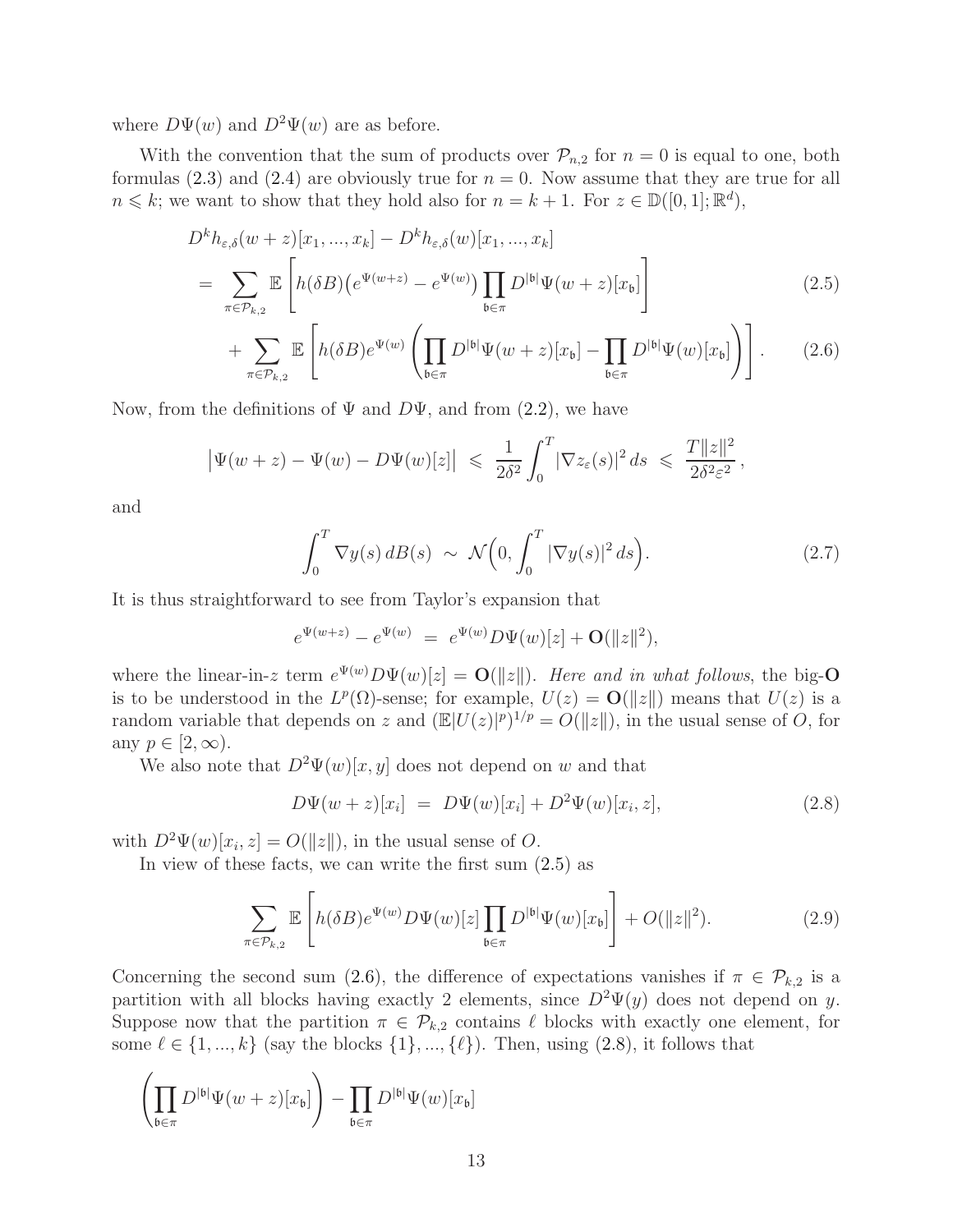$$
=\;\left(\prod_{\frak{b}\in \pi} {\bf 1}_{\{|\frak{b}|=2\}} D^2 \Psi(w)[x_{\frak{b}}]\right)\left(\sum_{j=1}^\ell D^2 \Psi(w)[z,x_j]\prod_{i\in \{1,\ldots,\ell\}\backslash\{j\}} D \Psi(w)[x_i]\right)+{\bf O}(\|z\|^2).
$$

As a consequence, we can write the second sum [\(2.6\)](#page-12-1) as

$$
\sum_{\pi \in \mathcal{P}'_{k+1,2}} \mathbb{E}\left[h(\delta B)e^{\Psi(w)}\prod_{\mathfrak{b} \in \pi} D^{|\mathfrak{b}|} \Psi(w)[x_{\mathfrak{b}}]\right] + O(\|z\|^2),
$$

where  $\mathcal{P}'_{k+1,2}$  is the set of all partitions of  $\{1, ..., k, k+1\}$   $(x_{k+1} = z)$  whose blocks have at most 2 elements, and such that  $k + 1$  (that corresponds to z) belongs to a block of size 2. Since the first term  $(2.9)$  accounts for the partitions where  $k + 1$  is in a block of size 1, we have established formula [\(2.4\)](#page-11-1) for  $n = k + 1$ , and hence for all n.

For the bounds on the derivative, we assume without loss of generality that  $||h||_{\infty} = 1$ . Using  $(2.7)$ ,  $(2.2)$  and  $(2.3)$ , we easily have that

<span id="page-13-0"></span>
$$
||D^k \mathbb{E}[h(w_{\varepsilon} + \delta B)]|| \leq (\varepsilon \delta)^{-k} T^{k/2} \mathbb{E}[|G|^k] \times \text{card}(\mathcal{P}_{k,2}). \tag{2.10}
$$

Thus the constant  $C_k$  in [\(1.20\)](#page-9-4) can be chosen to be  $\mathbb{E}\big[|G|^k\big] \times \text{card}(\mathcal{P}_{k,2}),$  and hence  $C_1 \leqslant 1$ ,  $C_2 = 3$ .

Finally, we can do better than the crude bound of [\(2.10\)](#page-13-0) for  $k = 2, 3$ , to bound  $||h_{\varepsilon,\delta}||_{M^0}$ . Using the bound [\(2.10\)](#page-13-0) directly implies that

$$
\left| Dh_{\varepsilon,\delta}(w)[x] \right| \leqslant T^{1/2}(\varepsilon \delta)^{-1} \|x\|, \tag{2.11}
$$

and so

<span id="page-13-1"></span>
$$
\sup_{w \in \mathbb{D}} \| Dh_{\varepsilon,\delta}(w) \| \leqslant T^{1/2} (\varepsilon \delta)^{-1}.
$$
\n(2.12)

Using the formula  $(2.3)$  with  $n = 2$  implies that

$$
D^{2}h_{\varepsilon,\delta}(w)[x,y] = \delta^{-2} \mathbb{E}\left[h(w_{\varepsilon} + \delta B)\left(\int_{0}^{T} \nabla x_{\varepsilon}(s) dB(s)\right)\int_{0}^{T} \nabla y_{\varepsilon}(s) dB(s)\right]
$$

$$
-\delta^{-2} \mathbb{E}\left[h(w_{\varepsilon} + \delta B)\right]\int_{0}^{T} \langle \nabla x_{\varepsilon}(s), \nabla y_{\varepsilon}(s)\rangle ds
$$

$$
= \delta^{-2} \text{Cov}\left(h(w_{\varepsilon} + \delta B), \left(\int_{0}^{T} \nabla x_{\varepsilon}(s) dB(s)\right)\int_{0}^{T} \nabla y_{\varepsilon}(s) dB(s)\right). \quad (2.13)
$$

From this, it easily follows from Cauchy–Schwarz that

<span id="page-13-2"></span>
$$
\left| D^2 h_{\varepsilon,\delta}(w)[x,y] \right| \leq \delta^{-2} \sqrt{\text{Var}\left[ \left( \int_0^T \nabla x_{\varepsilon}(s) \, dB(s) \right) \int_0^T \nabla y_{\varepsilon}(s) \, dB(s) \right]} \tag{2.14}
$$
  

$$
\leq T \sqrt{2} (\varepsilon \delta)^{-2} \|x\| \|y\|,
$$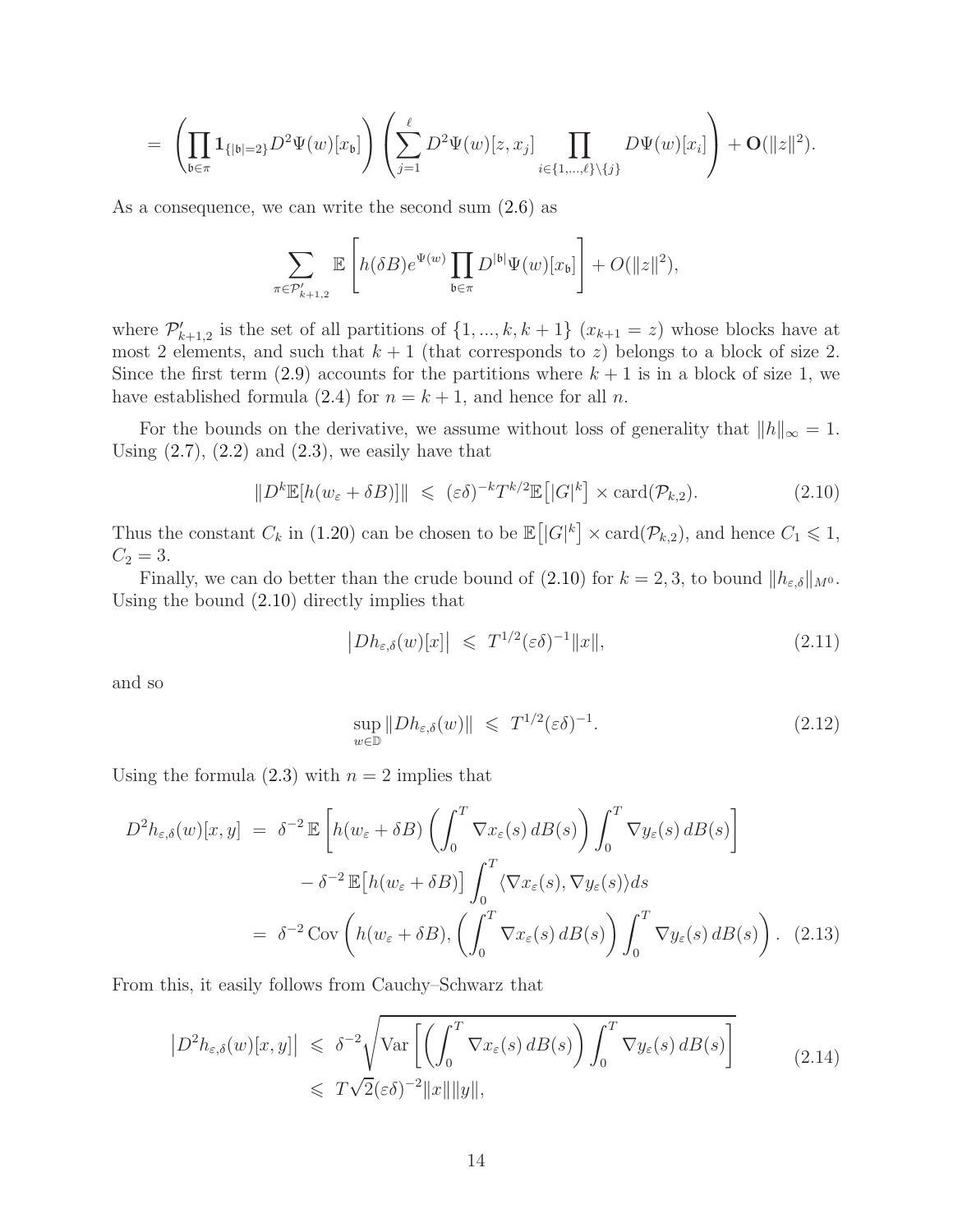where the constant  $\sqrt{2}$  arises from [\(2.7\)](#page-12-4) and because, for  $(U, V)$  bivariate normal with mean zero, variances 1 and correlation  $\rho$ , Var $(UV) = 1 + \rho^2 \leq 2$ . Thus, immediately,

<span id="page-14-2"></span>
$$
\sup_{w \in \mathbb{D}} \|D^2 h_{\varepsilon,\delta}(w)\| \ \leqslant \ T\sqrt{2}(\varepsilon \delta)^{-2}.
$$

For the Lipschitz constant of the second derivative, we show that

<span id="page-14-0"></span>
$$
\sup_{w \in \mathbb{D}} \frac{\|D^2 h_{\varepsilon,\delta}(w+v) - D^2 h_{\varepsilon,\delta}(w)\|}{\|v\|} \leqslant T^{3/2} \sqrt{\frac{50}{\pi}} (\delta \varepsilon)^{-3}.
$$
\n(2.15)

Using the definition of the derivative and [\(2.3\)](#page-11-0), we have

$$
\begin{split}\n|D^{2}h_{\varepsilon,\delta}(w+x_{3})[x_{1},x_{2}]-D^{2}h_{\varepsilon,\delta}(w)[x_{1},x_{2}]] \\
&\leq \int_{0}^{T} |D^{3}h_{\varepsilon,\delta}(w+tx_{3})[x_{1},x_{2},x_{3}]|dt \\
&\leq \delta^{-3}\bigg(\mathbb{E}\bigg[\sum_{i=1}^{3}\bigg|\widehat{D}^{1}[x_{i}]\widehat{D}^{2}[(x_{j})_{j\neq i}]\bigg|\bigg] + \mathbb{E}\bigg[\prod_{j=1}^{3}\bigg|\widehat{D}^{1}[x_{j}]\bigg|\bigg]\bigg) \\
&\leq \left\{3T^{3/2}\mathbb{E}|G| + T^{3/2}\mathbb{E}|G|^{3}\right\}(\varepsilon\delta)^{-3}\prod_{i=1}^{3}\|x_{i}\| \leq \sqrt{50/\pi}T^{3/2}(\varepsilon\delta)^{-3}\prod_{i=1}^{3}\|x_{i}\|, \end{split}
$$
\n(2.16)

and this implies [\(2.15\)](#page-14-0). It remains to verify the inequality [\(1.22\)](#page-9-2). This follows simply from the Cauchy–Schwarz inequality and [\(2.13\)](#page-13-1) in almost the same way as in the calculations leading to [\(2.14\)](#page-13-2).

Finally we show the bound [\(1.23\)](#page-9-5), under the additional assumption that  $||D<sup>n</sup>h|| < \infty$ . First, we note that the sum inside the expectation in  $(2.3)$  does not depend on w, and we denote it by  $\mathcal{T}_n$ . We now show by induction that, for  $0 \leq r \leq n$ ,

<span id="page-14-1"></span>
$$
D^{k+r}h_{\varepsilon,\delta}(w)[x_1,\ldots,x_k,z_1,\ldots,z_r] = \mathbb{E}\Big[D^r h(w_{\varepsilon}+\delta B)[z_{1,\varepsilon},\ldots,z_{r,\varepsilon}]\mathcal{T}_k\Big],\tag{2.17}
$$

where  $z_{j,\varepsilon} = (z_j)_{\varepsilon}$  is defined according to [\(1.4\)](#page-2-2), the case  $r = 0$  being just [\(2.3\)](#page-11-0). Then, assuming that  $(2.17)$  is true for r,

$$
D^{k+r+1}h_{\varepsilon,\delta}(w)[x_1,\ldots,x_k,z_1,\ldots,z_r,v] = \frac{d}{dt}\Big|_{t=0}D^{k+r}h_{\varepsilon,\delta}(w+tv)[x_1,\ldots,x_k,z_1,\ldots,z_r]
$$
  

$$
= \frac{d}{dt}\Big|_{t=0}\mathbb{E}\big[D^rh(w_{\varepsilon}+tv_{\varepsilon}+\delta B)[z_{1,\varepsilon},\ldots,z_{r,\varepsilon}]\mathcal{T}_k\big].
$$

For  $r < n$ , since  $||D^n h|| < \infty$ ,

$$
\sup_{y:\|y\|\leq 1} \|D^{r+1}h(w_{\varepsilon}+y+\delta B)\|
$$

is bounded by a polynomial of degree  $n - r - 1$  in  $\delta ||B||$ , and hence its product with  $|\mathcal{T}_k|$  is integrable, by Fernique's theorem. Hence, by dominated convergence, we deduce that

$$
\frac{d}{dt}\Big|_{t=0} \mathbb{E}\big[D^r h(w_{\varepsilon}+tv_{\varepsilon}+\delta B)[z_{1,\varepsilon},\ldots,z_{r,\varepsilon}]\mathcal{T}_k\big] = \mathbb{E}\big[D^{r+1} h(w_{\varepsilon}+\delta B)[z_{1,\varepsilon},\ldots,z_{r,\varepsilon},v_{\varepsilon}]\mathcal{T}_k\big],
$$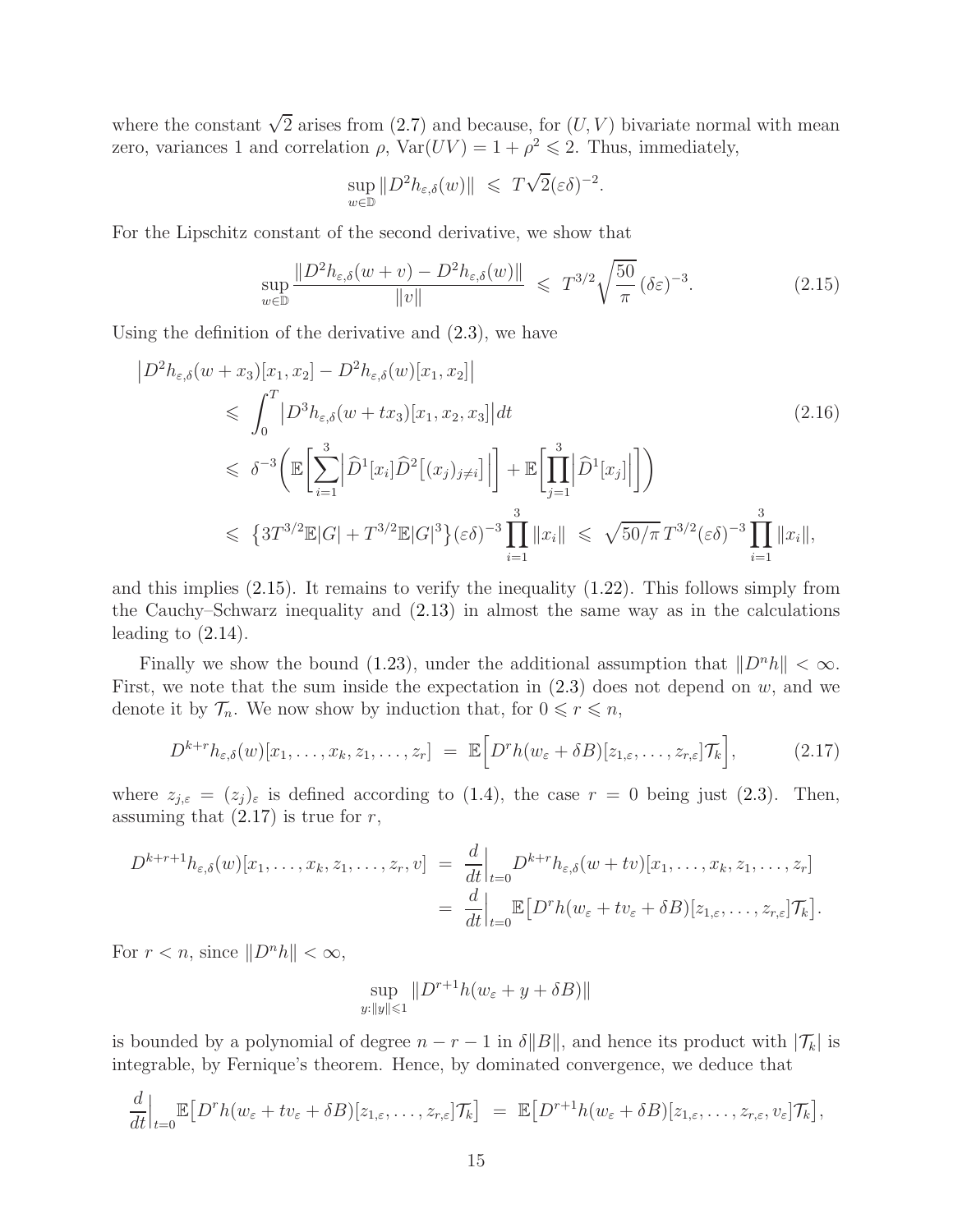establishing [\(2.17\)](#page-14-1) for  $r + 1$  also. The bound [\(1.23\)](#page-9-5) follows from (2.17) with  $r = n$ , using  $(2.7)$  and  $(2.2)$ , as in proving  $(2.10)$ . Finally, the inequality  $(1.24)$  follows from  $(2.17)$  with  $k = r = 1$ , and using  $(2.7)$ .  $\Box$ 

*Proof of Theorem [1.1.](#page-3-2)* First note that, if  $h: \mathbb{D} \to \mathbb{R}$  is the indicator of a measurable set and  $\varepsilon, \delta$  are positive, then Lemma [1.9](#page-9-0) and Remark [1.10](#page-9-1) imply that  $h_{\varepsilon,\delta} \in M^0_{T^{1/2}(\varepsilon\delta)^{-2}}$ , and that

$$
||h_{\varepsilon,\delta}||_{M^0} \leq 1 + T^{1/2}(\varepsilon \delta)^{-1} + T\sqrt{2}(\varepsilon \delta)^{-2} + T^{3/2}\sqrt{50/\pi}(\varepsilon \delta)^{-3} =: C_{\varepsilon,\delta,T}.
$$
 (2.18)

Next, we upper and lower bound  $\mathbb{P}(X \in K) - P(Z \in K)$  for K a measurable subset of D. For any  $\theta, \gamma > 0$ , we have

$$
\mathbb{P}(X \in K) \leq \mathbb{P}(X_{\varepsilon} + \delta B \in K^{\theta + \gamma}, \|X_{\varepsilon} + \delta B - X\| < \theta + \gamma) + \mathbb{P}(\|X_{\varepsilon} + \delta B - X\| \geq \theta + \gamma) \\
\leq \mathbb{P}(X_{\varepsilon} + \delta B \in K^{\theta + \gamma}) - \mathbb{P}(Z_{\varepsilon} + \delta B \in K^{\theta + \gamma})\n\tag{2.19}
$$

<span id="page-15-1"></span><span id="page-15-0"></span>
$$
+ \mathbb{P}(\|X_{\varepsilon} + \delta B - X\| \ge \theta + \gamma) + \mathbb{P}(Z_{\varepsilon} + \delta B \in K^{\theta + \gamma}). \tag{2.20}
$$

The first term [\(2.19\)](#page-15-0) is of the form  $\mathbb{E}\big[h_{\varepsilon,\delta}(X)\big] - \mathbb{E}\big[h_{\varepsilon,\delta}(Z)\big]$  for h as above, and is thus upper bounded by  $C_{\varepsilon,\delta,T} \kappa_1 + \sqrt{T} (\varepsilon \delta)^{-2} \kappa_2$ . The first part of the second term [\(2.20\)](#page-15-1) is upper bounded by

$$
\mathbb{P}(\|X_{\varepsilon} + \delta B - X\| \geqslant \theta + \gamma) \leqslant \mathbb{P}(\|X_{\varepsilon} - X\| \geqslant \theta) + \mathbb{P}(\|\delta B\| \geqslant \gamma)
$$
  

$$
\leqslant \mathbb{P}(\|X_{\varepsilon} - X\| \geqslant \theta) + 2d e^{-\gamma^2/(2d T \delta^2)};
$$

in the second inequality we have used the bound

$$
\mathbb{P}(|B|| \geqslant z) \leqslant \mathbb{P}\left(\bigcup_{i=1}^{d} \left\{ \|B^{(i)}\| \geqslant \frac{z}{\sqrt{d}} \right\} \right) \leqslant d \mathbb{P}\left(\|B^{(1)}\| \geqslant \frac{z}{\sqrt{d}} \right)
$$
  
\$\leqslant 2d \mathbb{P}\left(\max\_{0 \leqslant t \leqslant T} B^{(1)}(t) \geqslant zd^{-1/2}\right) \leqslant 4d \mathbb{P}(B^{(1)}(T) \geqslant zd^{-1/2})\$  
\$\leqslant 2d \exp\left(-\frac{z^2}{2dT}\right),\$

for any  $z > 0$ , which follows from well known facts about Brownian motion. For the second term of  $(2.20)$ , we have

$$
\mathbb{P}(Z_{\varepsilon} + \delta B \in K^{\theta + \gamma}) \leq \mathbb{P}(\|Z_{\varepsilon} + \delta B - Z\| \geq \theta + \gamma) + \mathbb{P}(Z \in K^{2(\theta + \gamma)})
$$
  
\n
$$
\leq \mathbb{P}(\|Z_{\varepsilon} - Z\| \geq \theta) + \mathbb{P}(\|\delta B\| \geq \gamma) + \mathbb{P}(Z \in K^{2(\theta + \gamma)})
$$
  
\n
$$
\leq \mathbb{P}(\|Z_{\varepsilon} - Z\| \geq \theta) + \mathbb{P}(Z \in K^{2(\theta + \gamma)}) + 2de^{-\gamma^2/(2dT\delta^2)}.
$$
\n(2.21)

Combining the last displays, we find that

$$
\mathbb{P}(X \in K) \leq C_{\varepsilon,\delta,T} \kappa_1 + \sqrt{T}(\varepsilon \delta)^{-2} \kappa_2 + \mathbb{P}(\|X_{\varepsilon} - X\| \geqslant \theta) + \mathbb{P}(\|Z_{\varepsilon} - Z\| \geqslant \theta) + \mathbb{P}(Z \in K^{2(\theta + \gamma)}) + 4de^{-\frac{\gamma^2}{2dT\delta^2}}.
$$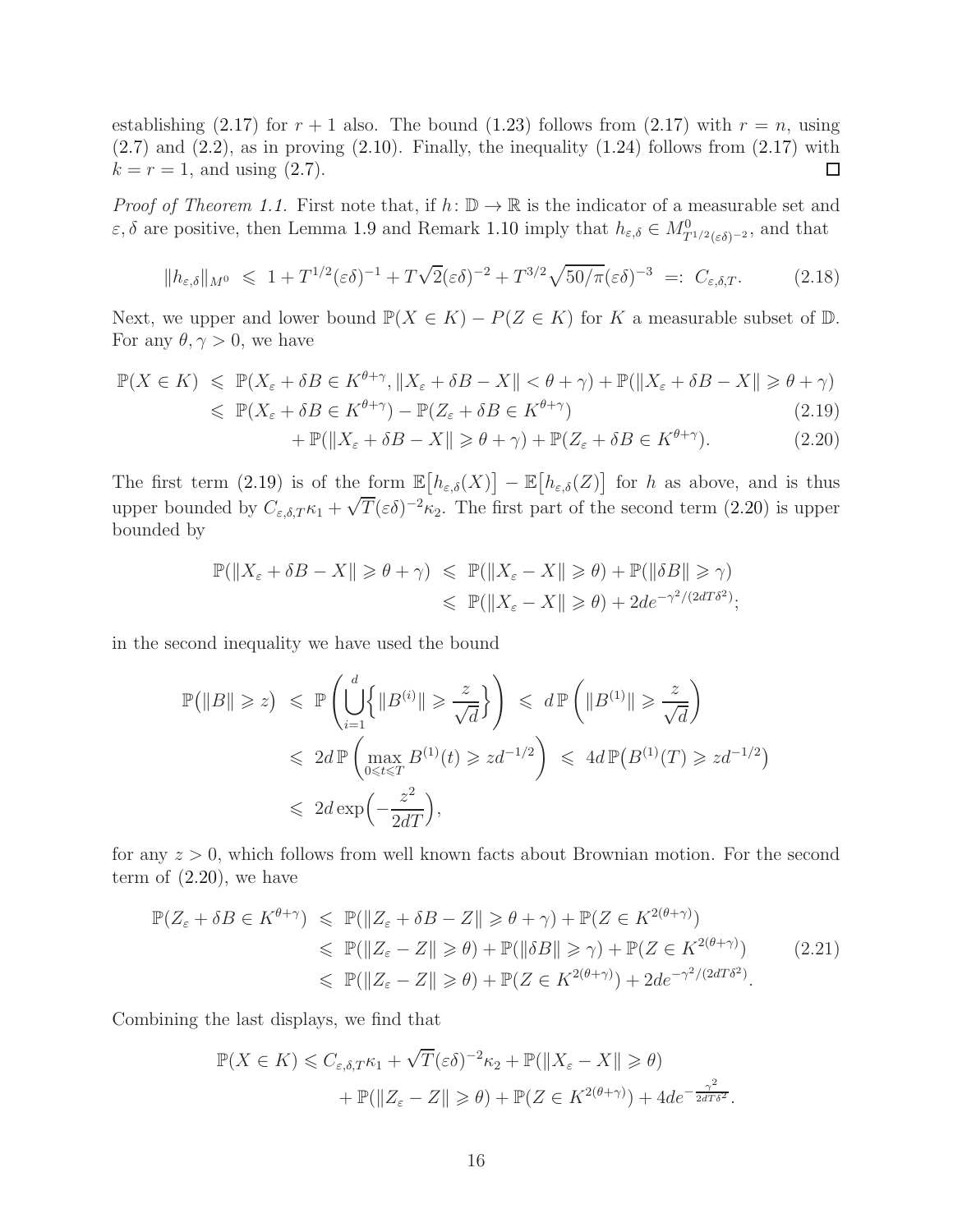Subtracting  $\mathbb{P}(Z \in K^{2(\theta+\gamma)})$  from both sides of this inequality implies the bound on the Lévy–Prokhorov distance, and subtracting  $\mathbb{P}(Z \in K)$  from both sides gives an upper bound on  $\mathbb{P}(X \in K) - \mathbb{P}(Z \in K)$  of the form of the bound of Theorem [1.1,](#page-3-2) with  $\mathbb{P}(Z \in K^{2(\theta + \gamma)} \setminus K)$ in place of  $\mathbb{P}(Z \in K^{2(\theta+\gamma)} \setminus K^{-2(\theta+\gamma)})$ . A lower bound of the same magnitude follows in analogous fashion.

Finally, suppose that  $h: \mathbb{D} \to \mathbb{R}$  is bounded and Lipschitz with  $\sup\{|h(w)| : w \in \mathbb{D}\} \leq 1$ and  $||Dh|| \le 1$ . Then for any  $\varepsilon, \delta > 0$ , Lemma [1.9](#page-9-0) and Remark [1.10](#page-9-1) imply that  $h_{\varepsilon,\delta} \in$  $M^0_{\pi^{-1/2}\varepsilon^{-2}\delta^{-1}}$ , and we also have

$$
\mathbb{E}\big[h(X)-h(Z)\big]=\mathbb{E}\big[h(X)-h(X_{\varepsilon}+\delta B)\big]+\mathbb{E}\big[h_{\varepsilon,\delta}(X)-h_{\varepsilon,\delta}(Z)\big]+\mathbb{E}\big[h(Z_{\varepsilon}+\delta B)-h(Z)\big].
$$

The first expectation is bounded by  $\mathbb{E}(|X - X_{\varepsilon}| + \delta ||B||)$ , and the third by  $\mathbb{E}(|Z - Z_{\varepsilon}| +$  $\delta ||B||$ ); the second is bounded by  $\kappa_1 ||h_{\varepsilon,\delta}||_{M^0} + \pi^{-1/2} \varepsilon^{-2} \delta^{-1} \kappa_2$ , by assumption. Applying  $(1.23)$  of Lemma [1.9](#page-9-0) with  $\sup\{|h(w)| : w \in \mathbb{D}\}\leq 1$  and  $||Dh|| \leq 1$ , we find

$$
||h_{\varepsilon,\delta}|| \leq 1; \qquad ||Dh_{\varepsilon,\delta}|| \leq \varepsilon^{-1}; \qquad ||D^2h_{\varepsilon,\delta}|| \leq ||Dh||C_1T^{1/2}\varepsilon^{-2}\delta^{-1} \leq T^{1/2}\varepsilon^{-2}\delta^{-1},
$$

while we deduce from [\(2.16\)](#page-14-2) and [\(1.23\)](#page-9-5) that, for  $||x_i|| \le 1$  (i = 1, 2, 3)

$$
\left|D^2 h_{\varepsilon,\delta}(w+x_3)[x_1,x_2]-D^2 h_{\varepsilon,\delta}(w)[x_1,x_2]\right| \leq \|D^3 h_{\varepsilon,\delta}\| \leq \|Dh\| C_2 T \varepsilon^{-3} \delta^{-2} \leq 3T \varepsilon^{-3} \delta^{-2}.
$$

Thus, if  $\varepsilon, \delta \in (0, 1)$ , we see that

$$
||h_{\varepsilon,\delta}||_{M^0} \leq 1 + \varepsilon^{-1} + T^{1/2}\varepsilon^{-2}\delta^{-1} + 3T\varepsilon^{-3}\delta^{-2} \leq 2\varepsilon^{-1} + 4T\varepsilon^{-3}\delta^{-2} \leq 6T\varepsilon^{-3}\delta^{-2}.
$$

Since  $\mathbb{E} \|B_{[0,T]}\| \leq T^{1/2} \mathbb{E} \|B_{[0,1]}\|$ , the above bounds lead us to the desired estimate [\(1.8\)](#page-3-3).

*Proof of Lemma [1.3.](#page-4-3)* The proof uses the standard dyadic techniques from, for example, [\[Billingsley,](#page-19-11) [1999,](#page-19-11) Chapter 3]. Letting  $\omega_x(\varepsilon)$  denote the modulus of continuity of a function  $x \in \mathbb{D}$  at level  $\varepsilon$ , we can bound

$$
\mathbb{P}\big(\|Y_{\varepsilon} - Y\| \geqslant \sqrt{d}\lambda\big) \ \leqslant \ \mathbb{P}\left(\bigcup_{i=1}^d \Big\{\|Y_{\varepsilon}^{(i)} - Y^{(i)}\| \geqslant \lambda\Big\}\right) \ \leqslant \ \sum_{i=1}^d \mathbb{P}(\omega_{Y^{(i)}}(\varepsilon) \geqslant \lambda).
$$

Thus, from now on, it suffices to consider the case in which  $d = 1$ .

Fix  $y \in \mathbb{D}([0,T];\mathbb{R})$  and  $(s,\varepsilon) \in [0,T] \times (0,\infty)$ , we set

$$
x_{j,r} := x_{j,r}(s,\varepsilon) := s + j2^{-r}\varepsilon
$$
, for  $0 \le j \le 2^r$  and  $1 \le r \le R$ 

and define  $\delta_{jn}^* := \delta_{jn}^*(y)$  and  $\delta_{jr} := \delta_{jr}(y, s, \varepsilon)$  by

$$
\delta_{jn}^* := \sup_{j/n \le v \le (j+1)/n} |y(v) - y(jn^{-1})|, \qquad 0 \le j < n.
$$
\n
$$
\delta_{jr} := \min \left\{ |y(x_{j,r}) - y(x_{j,r} - 2^{-r}\varepsilon)|, |y(x_{j,r}) - y(x_{j,r} + 2^{-r}\varepsilon)| \right\}, \quad j \text{ odd}, 1 \le j < 2^r,
$$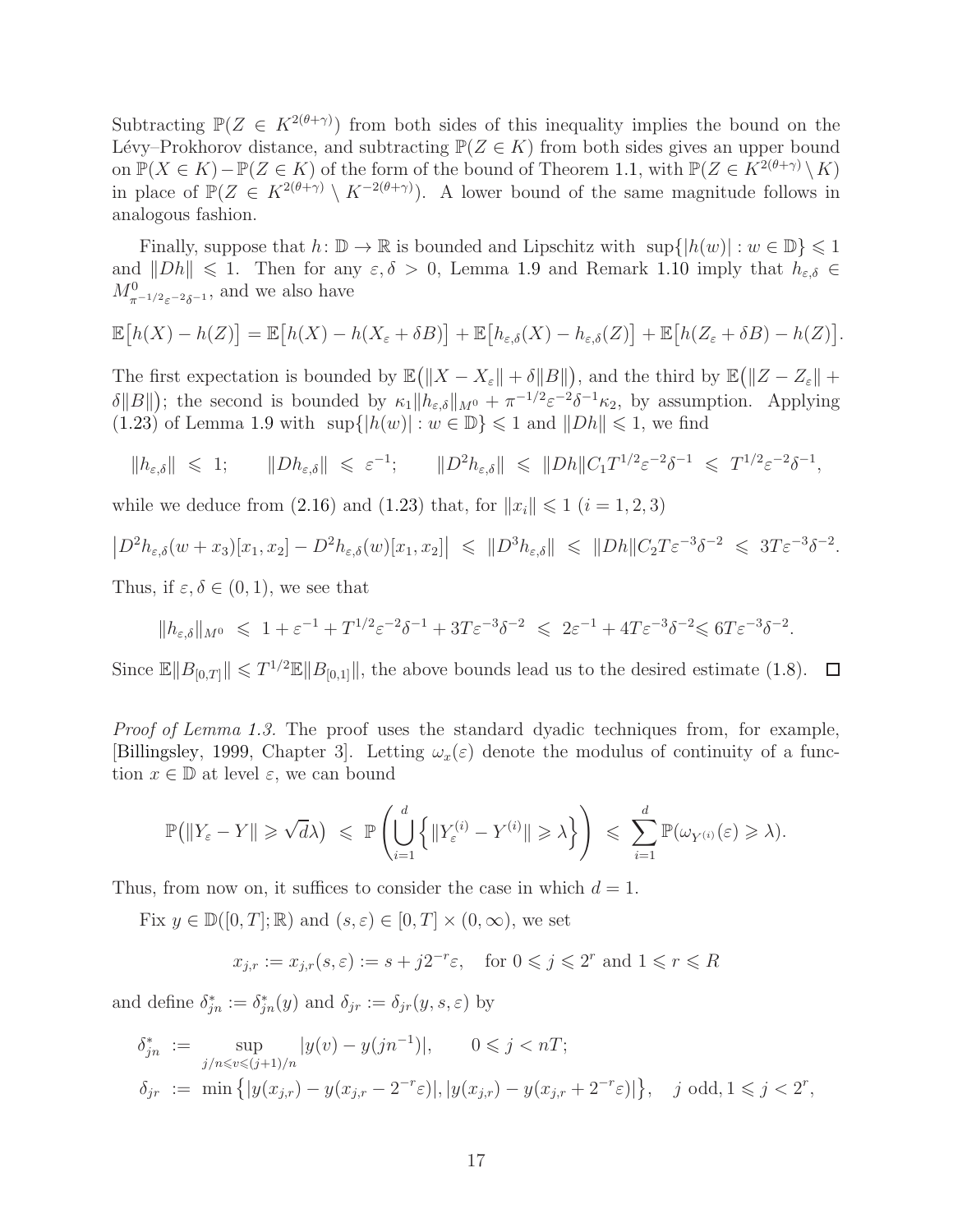with  $\delta_{ir} = 0$  if j is even (set  $y(v) := y(T)$  for  $v > T$ ); note that, for j odd,

$$
x_{j,r} - 2^{-r} \varepsilon = x_{\lfloor j/2 \rfloor, r-1}
$$
 and  $x_{j,r} + 2^{-r} \varepsilon = x_{\lfloor j/2 \rfloor + 1, r-1}.$ 

Now, defining  $R := R_{n,\varepsilon} := \lceil \log_2(n\varepsilon) \rceil$ , observe that, for  $s \leqslant u \leqslant s + \varepsilon$ ,

<span id="page-17-0"></span>
$$
|y(u) - y(s)| \leq 3 \left\{ \left( \sum_{r=1}^{R} \max_{1 \leq j < 2^r} \delta_{jr} \right) + 2 \max_{0 \leq j < nT} \delta_{jn}^* \right\} . \tag{2.22}
$$

This is because the triangle inequality can be used to bound the *minimal change* in the value of y when going from an argument of the form  $x_{j,r}$  to one of the form  $x_{j',r-1}$ , which is no more than  $\max_{1 \leq j \leq 2^r} \delta_{jr}$ ; the change when going from *any* value in  $[s, s + \varepsilon]$  to the next smaller value  $s+j2^{-R}\varepsilon$  is bounded by  $2 \max_{0 \le j \le nT} \delta_{jn}^*$ .

As a result, for any  $s \leq u \leq s + \varepsilon$ , there is a path from u to  $x_{j_0,0}$  of the form  $(u, x_{j_R, R}, x_{j_{R-1}, R-1}, \ldots, x_{j_1,1}, x_{j_0,0}),$  where  $x_{j_0,0} \in \{s, s+\varepsilon\}$ , along which the value of y changes in total by no more than

$$
\mathcal{K} := \left(\sum_{r=1}^R \max_{1 \leq j < 2^r} \delta_{jr}\right) + 2 \max_{0 \leq j < n} \delta^*_{jn}.
$$

We call such a path  $(u, x_{j_R, R}, \ldots, x_{j_1,1}, x_{j_0,0})$  *admissible*. Then, if J denotes the maximal value of j such that there is an admissible path from  $x_{j,R}$  to s with  $|y(x_{j,R}) - y(s)| \leq \mathcal{K}$ . It is immediate that  $|y(x_{j,R}) - y(s)| \leq 2\mathcal{K}$  for all  $0 \leq j \leq J$ , because an admissible path from  $x_{i,R}$  to  $s + \varepsilon$  has to cross an admissible path from  $x_{J,R}$  to s in this case and can be modified to follow the admissible path from  $x_{J,R}$  to s thereafter. For each  $j > J$ , we can find an admissible path  $\Gamma_j$  from  $x_{j,R}$  to  $s + \varepsilon$ .

• If  $\Gamma_j$  crosses the admissible path from  $x_{J,R}$  to s, then from the triangle inequality it follows immediately that

$$
\left|y(x_{j,R})-y(s)\right|\leqslant 2\mathcal{K}.
$$

• If  $\Gamma_i$  does not intersect with the admissible path from  $x_{J,R}$  to s, we deduce from the triangle inequality that

$$
\left|y(x_{j,R}) - y(s)\right| \leq \left|y(x_{j,R}) - y(s+\varepsilon)\right| + \left|y(x_{J+1,R}) - y(s+\varepsilon)\right|
$$

$$
+ \left|y(x_{J+1,R}) - y(x_{J,R})\right| + \left|y(x_{J,R}) - y(s)\right|
$$

$$
\leq 3\left(\sum_{r=1}^R \max_{1 \leq j < 2^r} \delta_{jr}\right) + 2 \max_{0 \leq j < n} \delta_{jn}^*,
$$

where we also used the bound  $|y(x_{J,R}) - y(x_{J+1,R})| \leq 2 \max_{0 \leq j < n} \delta_{jn}^*$ .

This verifies [\(2.22\)](#page-17-0) by noting that  $|y(u)-y(s)| \leq |y(u)-y(x_{j,R})|+|y(x_{j,R})-y(s)|$ , where  $x_{j,R}$  is the smaller value next to u such that  $|y(u) - y(x_{j,R})| \leq 2 \max_{0 \leq j < n} \delta_{jn}^*$ .

Now note that

$$
A(\varepsilon,\lambda) := \left\{ \sup_{0 \leq s,t \leq T: \ |s-t| \leq \varepsilon} |X(s) - X(t)| > \lambda \right\} \subset \bigcup_{k=1}^{\lceil T/\varepsilon \rceil} A_k(\varepsilon,\lambda),
$$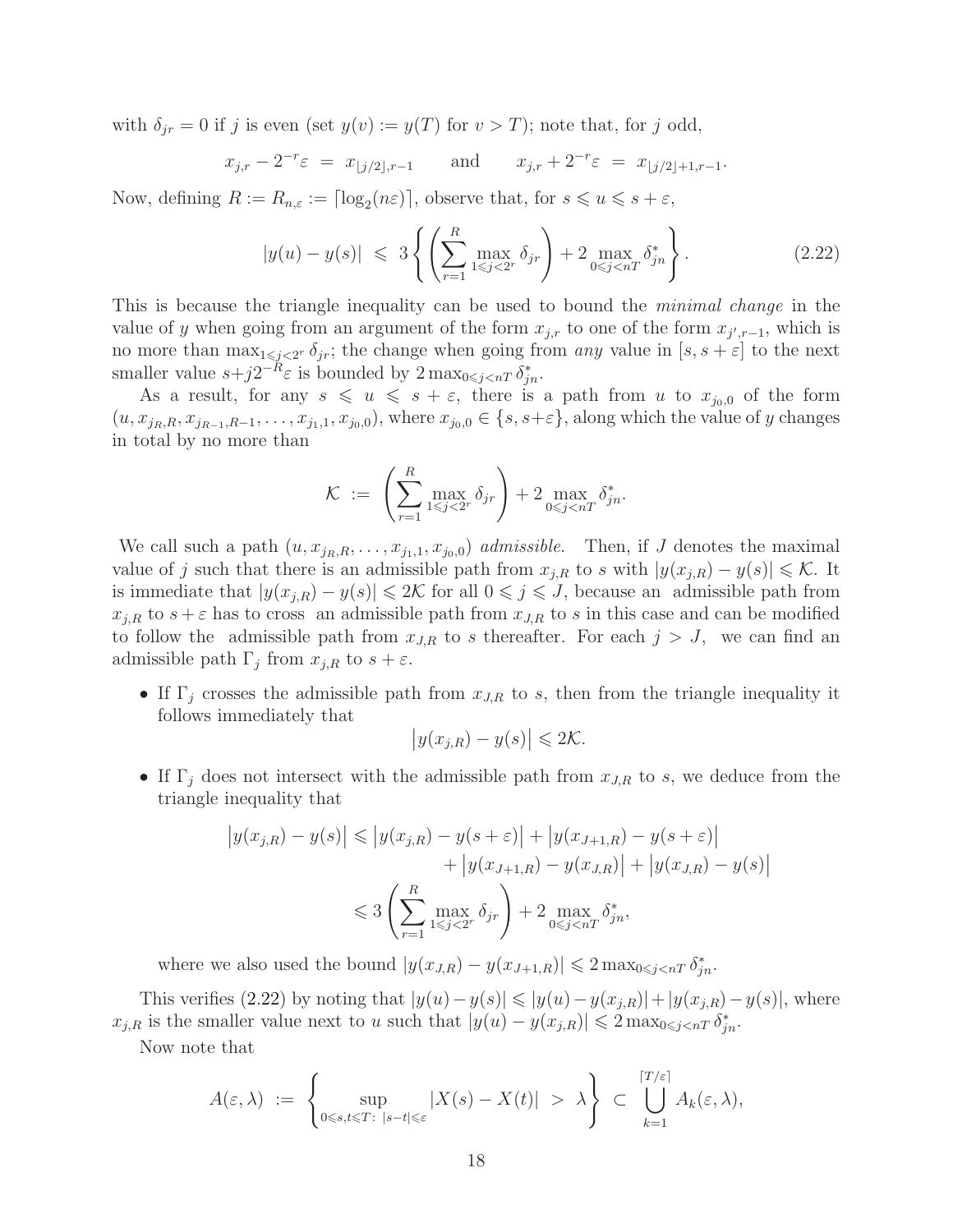where

$$
A_k(\varepsilon,\lambda) \ := \ \left\{ \sup_{(k-1)\varepsilon \leqslant u \leqslant k\varepsilon} |X(u) - X((k-1)\varepsilon)| > \lambda/3 \right\}.
$$

Then, for  $0 < \psi < 1$ , and using  $(2.22)$  for  $s = (k-1)\varepsilon$ , we can write

$$
A_k(\varepsilon,\lambda) \subset B(n,T,\lambda) \cup \bigcup_{r=1}^{R_{n,\varepsilon}} \bigcup_{j=1}^{2^r} A_{k,r,j,\varepsilon,\lambda},
$$

where

$$
A_{k,r,j,\varepsilon,\lambda} := \left\{ \delta_{jr}(X,(k-1)\varepsilon,\varepsilon) > \lambda \psi^r (1-\psi)/9 \right\}
$$

and

$$
B(n, T, \lambda) := \bigcup_{j=1}^{\lceil nT \rceil} \{ 2\delta_{jn}^*(X) > \lambda(1 - \psi)/9 \}
$$

for some  $\psi \in (0,1)$  to be fixed later such that

$$
\lambda/9
$$
 >  $\lambda(1 - \psi)/9 + \sum_{r=1}^{R_{n,\varepsilon}} \lambda \psi^r (1 - \psi)/9.$ 

Computing probabilities with [\(1.10\)](#page-4-1) gives

$$
\mathbb{P}[A_{k,r,j,\varepsilon,\lambda}] \leq \frac{K(2^{-r+1}\varepsilon)^{\beta}}{(\lambda \psi^r (1-\psi)/9)^{\gamma}} = K\left(\frac{9}{1-\psi}\right)^{\gamma} \frac{(2\varepsilon)^{\beta}}{\lambda^{\gamma}} (2^{\beta} \psi^{\gamma})^{-r},
$$

and

$$
\mathbb{P}[B(n,T,\lambda)] \leq 2T\varphi_n(\lambda(1-\psi)/18).
$$

Hence

$$
\mathbb{P}[A(\varepsilon,\lambda)] \leq \mathbb{P}[B(n,T,\lambda)] + \sum_{k=1}^{[T/\varepsilon]} \sum_{r=1}^{R_{n,\varepsilon}} \sum_{j=1}^{2^r} \mathbb{P}[A_{k,r,j,\varepsilon,\lambda}]
$$
  

$$
\leq 2T\varphi_n(\lambda(1-\psi)/18) + KC(\psi,\beta,\gamma)[T/\varepsilon] \frac{\varepsilon^{\beta}}{\lambda^{\gamma}},
$$

where  $C(\psi, \beta, \gamma) < \infty$  provided that  $\psi \in (0, 1)$  is chosen so that  $2^{\beta - 1}\psi^{\gamma} > 1$ . The result follows by choosing  $\psi = 2^{-(\beta - 1)/(2\gamma)}$ .

*Proof of Lemma [1.5.](#page-5-2)* Using [\[Rio](#page-20-14), [2013](#page-20-14), (1.12b)], for  $1 \leq m_1 < m_2 \leq N$ , we have

$$
s_{m_1,m_2}^2 := \sum_{i=m_1+1}^{m_2} \sum_{j=m_1+1}^{m_2} |Cov(Y_i, Y_j)| \leqslant Kc_p^2(m_2 - m_1),
$$

where

$$
K := 2\Big\{1 + 2\sum_{j\geqslant 1} (kj^{-b})^{(p-2)/p}\Big\} < \infty.
$$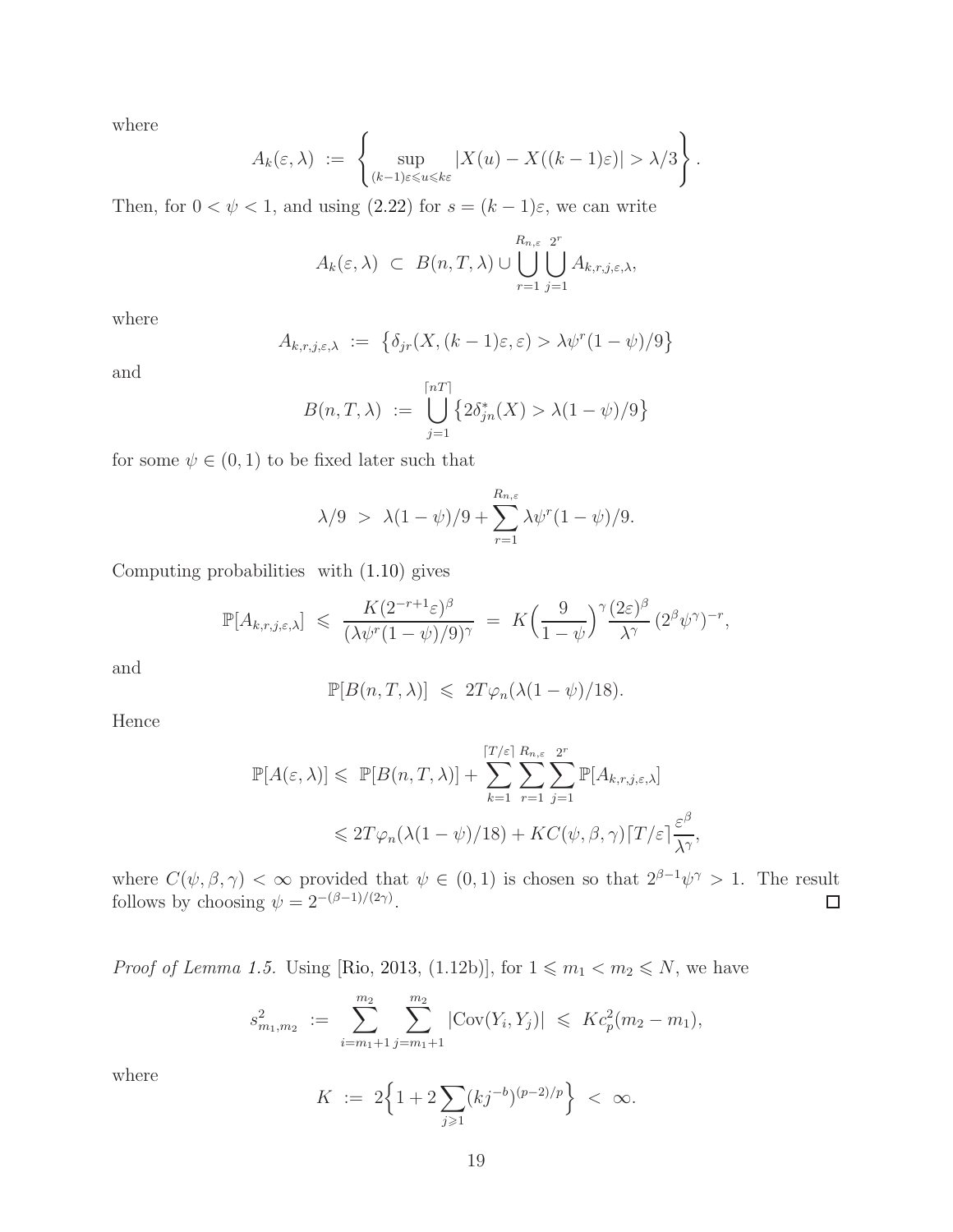It now follows from [\[Rio,](#page-20-14) [2013](#page-20-14), Theorem 6.2], with  $r = 1 + (p-1)b/(p+b)$ , that, for  $0 \leqslant s < t \leqslant N/n$ ,

$$
\mathbb{P}\Big[\sup_{s\leq u\leq t} |X(u) - X(s)| \geq 4\lambda c_p\Big] \leq 4\left\{\left(\frac{Kr(t-s)}{\lambda^2}\right)^{r/2} + \frac{\left[n(t-s)\right]}{\lambda\sqrt{n}}\left(\frac{rk^{1/b}}{\lambda\sqrt{n}}\right)^{r-1}\right\} \leq C\frac{(t-s)^{r/2}}{\lambda^r},\tag{2.23}
$$

with the last line uniformly in  $n(t - s) \geq 1/2$ , for a suitable constant  $C := C(p, k, b)$ . This in turn implies (1.15), by a standard argument. in turn implies [\(1.15\)](#page-5-3), by a standard argument.

# <span id="page-19-7"></span>REFERENCES

- <span id="page-19-3"></span>R. Arratia, L. Goldstein, and L. Gordon, 1989. Two moments suffice for Poisson approximations: the Chen-Stein method. *Ann. Probab.*, 17(1):9–25.
- <span id="page-19-8"></span>K. Ball, 1993. The reverse isoperimetric problem for Gaussian measure. *Discrete Comput. Geom.*, 10(4):411–420.
- <span id="page-19-2"></span>A. D. Barbour, 1988. Stein's method and Poisson process convergence. *J. Appl. Probab.*, (Special Vol. 25A):175–184. A celebration of applied probability.
- <span id="page-19-4"></span>A. D. Barbour, 1990. Stein's method for diffusion approximations. *Probab. Theory Related Fields*, 84(3):297–322.
- <span id="page-19-0"></span>A. D. Barbour, L. Holst, and S. Janson, 1992. *Poisson approximation*, volume 2 of *Oxford Studies in Probability*. Oxford University Press, Oxford.
- <span id="page-19-9"></span>A. D. Barbour, N. Ross, and G. Zheng, 2021. Stein's method, Gaussian processes and Palm measures, with applications to queuing. In preparation.
- <span id="page-19-5"></span>E. Besançon, L. Decreusefond, and P. Moyal, 2020. Stein's method for diffusive limits of queueing processes. *Queueing Syst.*, 95(3-4):173–201.
- <span id="page-19-11"></span>P. Billingsley, 1999. *Convergence of probability measures*. Wiley Series in Probability and Statistics: Probability and Statistics. John Wiley & Sons, Inc., New York, second edition. A Wiley-Interscience Publication.
- S. Bourguin and S. Campese, 2020. Approximation of Hilbert-valued Gaussians on Dirichlet structures. *Electron. J. Probab.*, 25, no. 150, 1–30.
- <span id="page-19-10"></span>R. H. Cameron and W. T. Martin, 1944. Transformations of Wiener integrals under translations. *Ann. of Math. (2)*, 45:386–396.
- <span id="page-19-1"></span>L. H. Y. Chen, L. Goldstein, and Q.-M. Shao, 2011. *Normal approximation by Stein's method*. Probability and its Applications (New York). Springer, Heidelberg.
- <span id="page-19-6"></span>N. N. Chentsov, 1956. Weak convergence of stochastic processes whose trajectories have no discontinuities of the second kind and the "heuristic" approach to the kolmogorov-smirnov tests. *Theory Probab. Appl.*, 1(1):140–144.